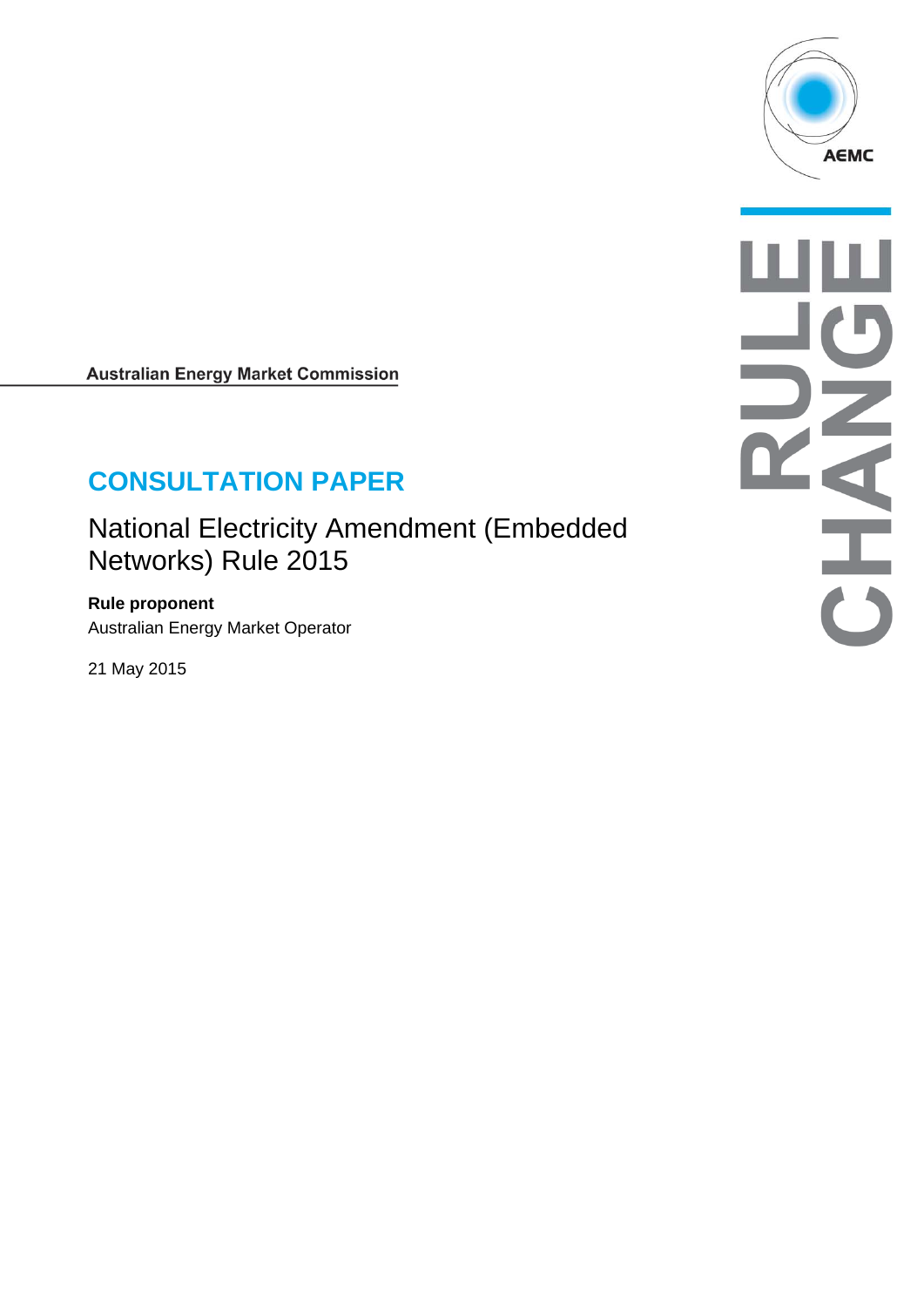#### **Inquiries**

Australian Energy Market Commission PO Box A2449 Sydney South NSW 1235

**E**: aemc@aemc.gov.au **T**: (02) 8296 7800 **F**: (02) 8296 7899

Reference: ERC0179

#### **Citation**

AEMC 2015, Embedded Networks, Consultation paper, 21 May 2015, Sydney

#### **About the AEMC**

The AEMC reports to the Council of Australian Governments (COAG) through the COAG Energy Council. We have two functions. We make and amend the national electricity, gas and energy retail rules and conduct independent reviews for the COAG Energy Council.

This work is copyright. The Copyright Act 1968 permits fair dealing for study, research, news reporting, criticism and review. Selected passages, tables or diagrams may be reproduced for such purposes provided acknowledgement of the source is included.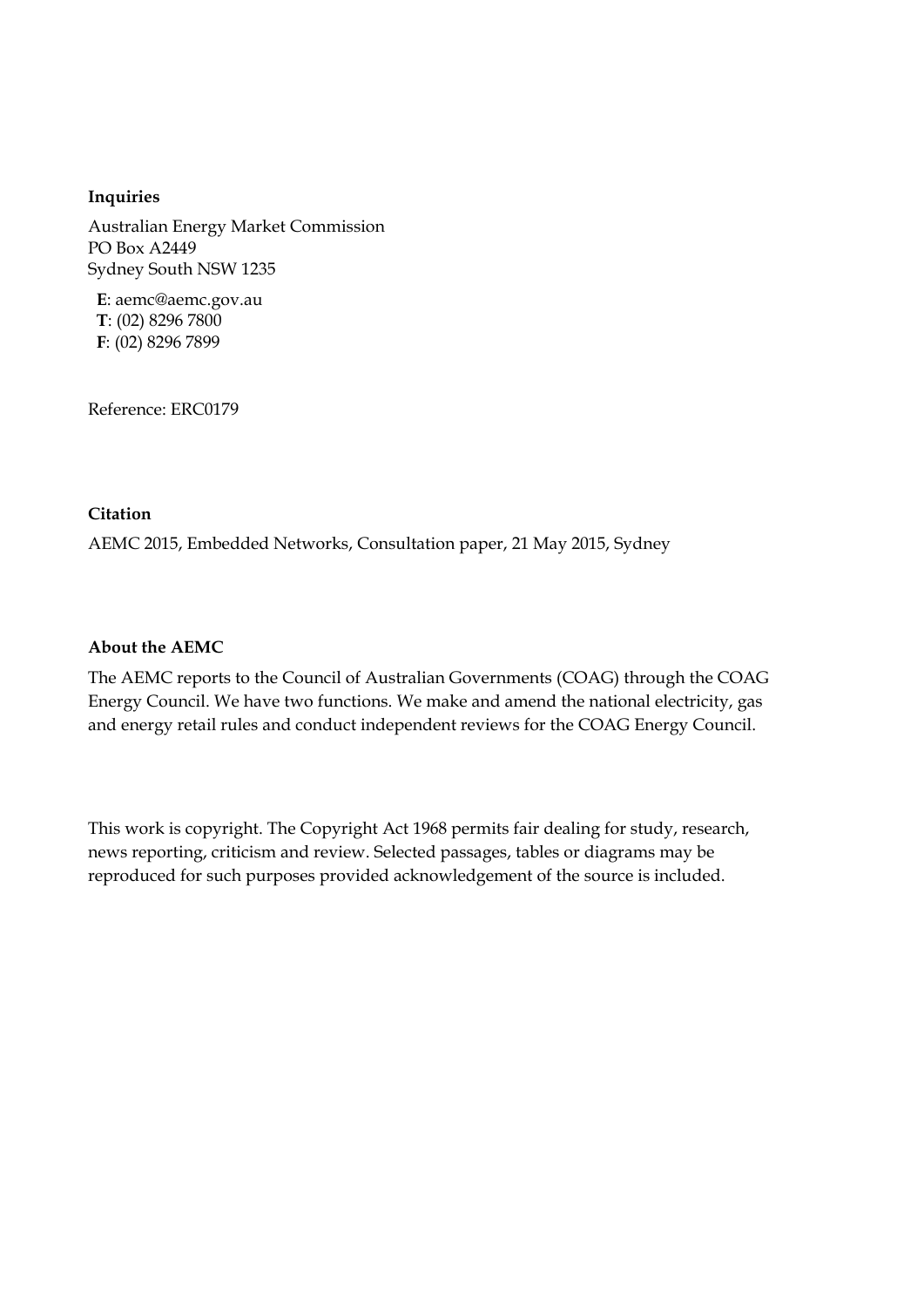# **Contents**

| $\mathbf{1}$ |            |                                                  |  |
|--------------|------------|--------------------------------------------------|--|
| 2            |            |                                                  |  |
|              | 2.1        |                                                  |  |
|              | 2.2        |                                                  |  |
|              | 2.3        |                                                  |  |
|              | 2.4        |                                                  |  |
| 3            |            |                                                  |  |
|              | 3.1        |                                                  |  |
|              | 3.2        |                                                  |  |
|              | 3.3        |                                                  |  |
| 4            |            |                                                  |  |
|              | 4.1        |                                                  |  |
|              | 4.2        |                                                  |  |
|              | 4.3        |                                                  |  |
| 5            |            |                                                  |  |
|              | 5.1        |                                                  |  |
|              | 5.2        |                                                  |  |
|              | 5.3        |                                                  |  |
|              | 5.4        |                                                  |  |
| 6            |            |                                                  |  |
|              | 6.1        |                                                  |  |
|              | 6.2        |                                                  |  |
|              |            |                                                  |  |
|              | Appendix A | Conditions under the AER's network guideline  27 |  |
|              | Appendix B |                                                  |  |
|              | Appendix C |                                                  |  |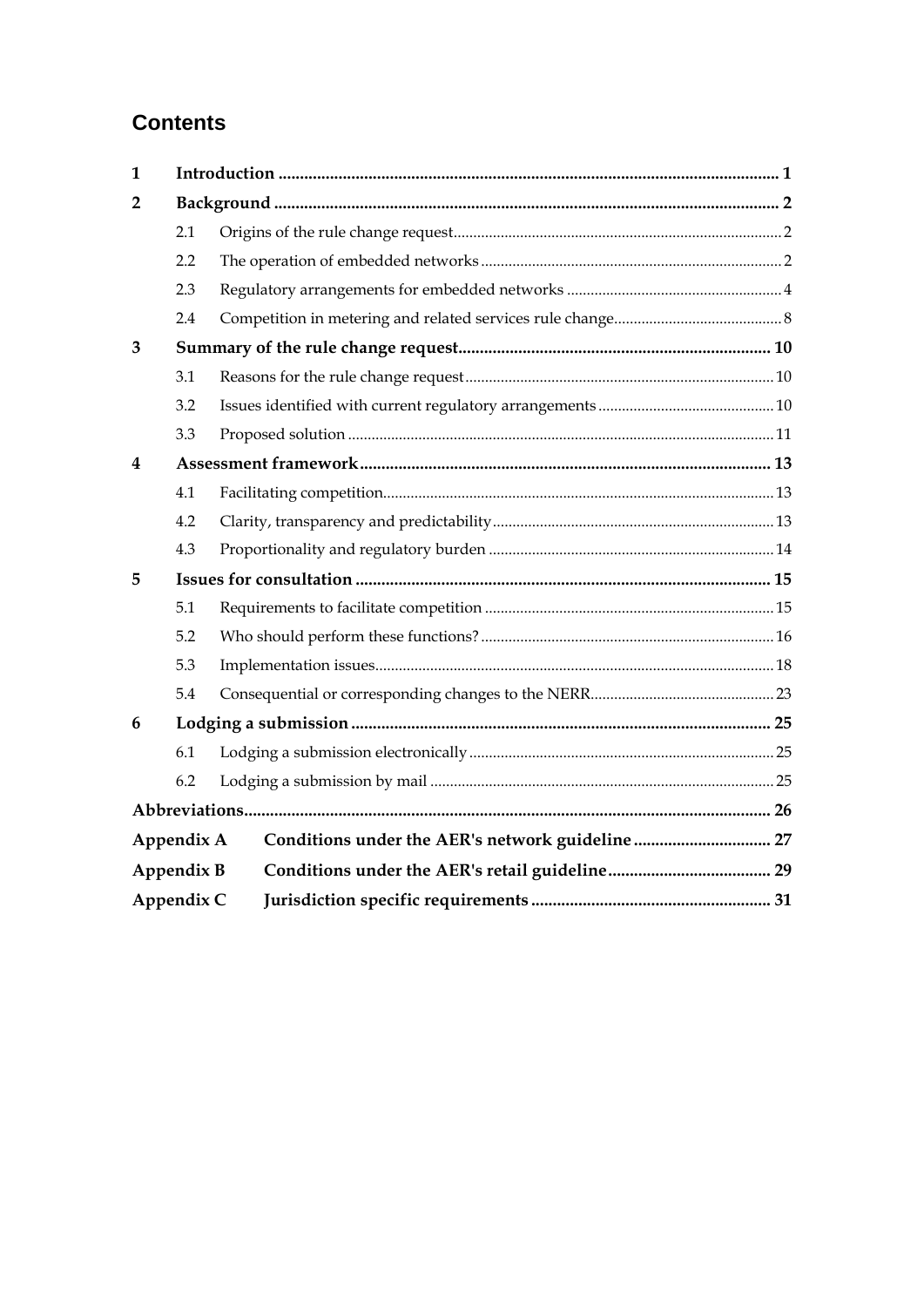# **1 Introduction**

On 2 October 2014, the Australian Energy Market Operator (AEMO) submitted a rule change request to the Australian Energy Market Commission (AEMC or Commission) proposing amendments to the regulation of embedded networks within the National Electricity Market (NEM).1

AEMO seeks to clarify the metering and other arrangements that apply to embedded networks and reduce the barriers to embedded network customers accessing retail market offers. It is anticipated that this would promote competition by allowing customers within embedded networks to choose whether to be supplied energy and related services by the provider of the embedded network or by a NEM authorised retailer.

This consultation paper has been prepared to facilitate public consultation on the rule change request, and aid stakeholders in making submissions. This paper:

- sets out the background to the rule change request;
- provides a summary of the rule change request;
- sets out the Commission's proposed assessment framework;
- identifies a number of questions and issues to facilitate the consultation on this rule change request; and
- outlines the process for making submissions.

<u>.</u>

<sup>1</sup> Embedded networks are private networks which serve multiple premises and are located within, and connected to, a distribution system in the NEM. A detailed explanation of the operation of embedded networks is set out in section 2.2 below.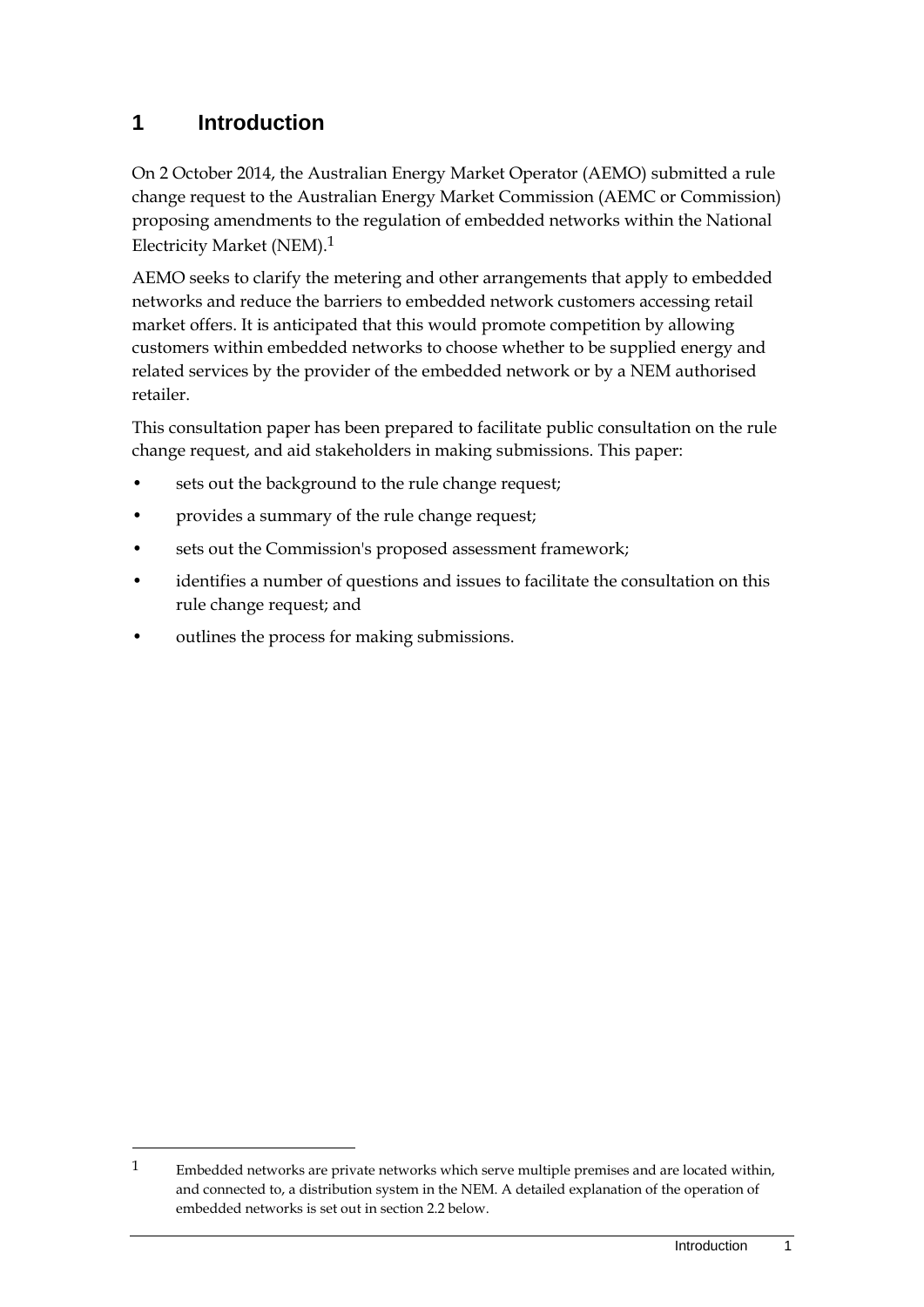# **2 Background**

To provide context to the issues that AEMO has identified and the solutions that it has proposed, this chapter provides an overview of the origins of the rule change request, the current operation and regulation of embedded networks, and other AEMC work that is related to the rule change request.

# **2.1 Origins of the rule change request**

The AEMC's final advice on Energy Market Arrangements for Electric and Natural Gas Vehicles made a number of recommendations relating to arrangements that would support multiple trading relationships (MTR) at a single site, and arrangements for embedded networks in the NEM.<sup>2</sup> These recommendations were further noted in the AEMC's Power of Choice final report which set out a substantial reform package for the NEM.3 The package was intended to provide households, businesses and industry with more opportunities to make informed choices about the way they use electricity and manage their expenditure on electricity.

In regard to embedded networks, the reports recommended changes to clarify the relevant metering and other arrangements, and reduce the barriers to embedded network customers accessing retail market offers.

On 31 July 2013, the Standing Council on Energy and Resources (now the COAG Energy Council) requested AEMO lead the implementation of the MTR and embedded network policy initiatives. Consequently, AEMO, with the support of a stakeholder reference group, has developed a high level market design, a detailed market design and a proposed rule for the implementation of these initiatives.<sup>4</sup> During the design development process, AEMO separated the MTR and embedded network initiatives and submitted them as separate rule changes to the AEMC on 2 October 2014.

### **2.2 The operation of embedded networks**

Embedded networks are private networks which serve multiple premises and are located within, and connected to, a distribution system in the NEM. Common examples of embedded networks include shopping centres, retirement villages, caravan parks, apartment blocks and office buildings. There are approximately 500 major embedded networks within the NEM and many thousands of smaller embedded networks.5

Figure 2.1 shows an embedded network and contrasts the responsibilities of various parties to customers within and outside of embedded networks.

<u>.</u>

<sup>2</sup> AEMC, *Final Advice, Energy Market Arrangements for Electric and Natural Gas Vehicles*, December 2012, p.38.

<sup>3</sup> AEMC, *Final Report, Power of Choice Review - Giving Consumers Options in the way they use Electricity*, November 2012.

<sup>&</sup>lt;sup>4</sup> The rule change request for the embedded networks initiative includes a proposed rule. The rule change request for the multiple trading relationships initiative does not.

<sup>5</sup> Jacobs SKM, *Benefits and Costs of Multiple Trading Arrangements and Embedded Networks*, May 2014, p.4.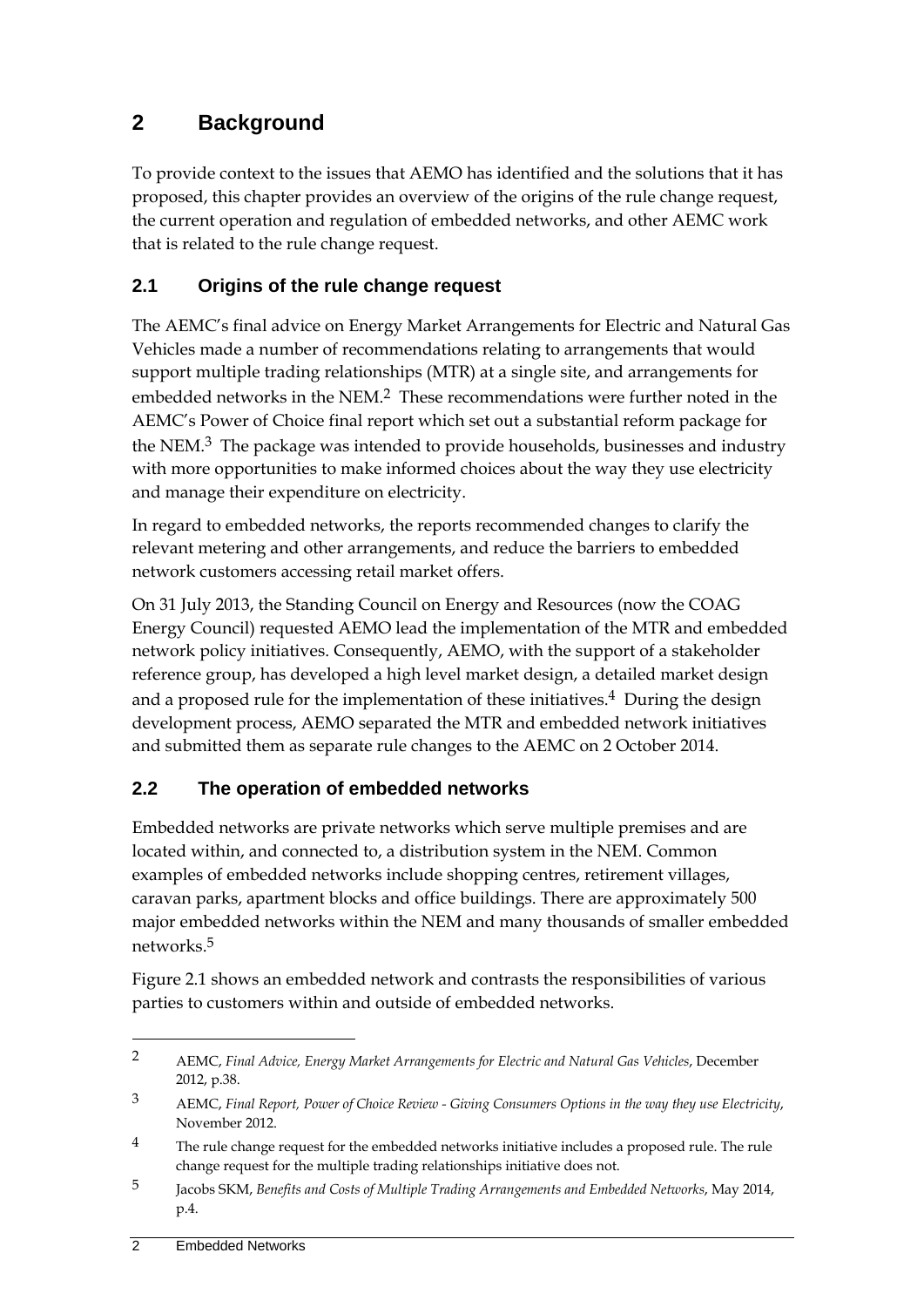



Source: AEMO, Rule change request, September 2014, p.4.

 $\overline{a}$ 

 $\overline{a}$ 

 $\overline{a}$ 

 $\overline{a}$ 

The standard arrangement for customers in the NEM is displayed on the left of Figure 2.1. The NEM registered local network service provider (LNSP) owns and operates the distribution network, which connects directly to the customers' premises. Customers choose between retail market offers from NEM authorised retailers.<sup>6</sup> Metering services, including installation, maintenance and meter reading are provided by accredited providers, as arranged by the responsible person – the retailer or LNSP – relevant to the specific connection point.

The network arrangements and the responsibilities of market participants within embedded networks are different. While the LNSP is responsible for electricity supply to the parent connection point (as it is attached to the LNSP's network), it is not responsible for supply to customers within the embedded network. Instead, any assets beyond the parent connection point are owned and operated by the embedded network owner and embedded network operator (ENO) respectively. These parties are not NEM registered network service providers (NSPs).

There are two possible approaches to providing retail and metering services to customers within embedded networks. One arrangement, displayed on the far right of Figure 2.1, is that customers are supplied, and metering services provided, by the ENO, who is not a NEM registered retailer, NEM registered network service provider or

<sup>6</sup> Under s. 88(1) of the NERL a person must be the holder of a current retailer authorisation or be classed as an exempt seller to sell energy. For simplicity, this paper uses the terms authorisation and registration interchangeably.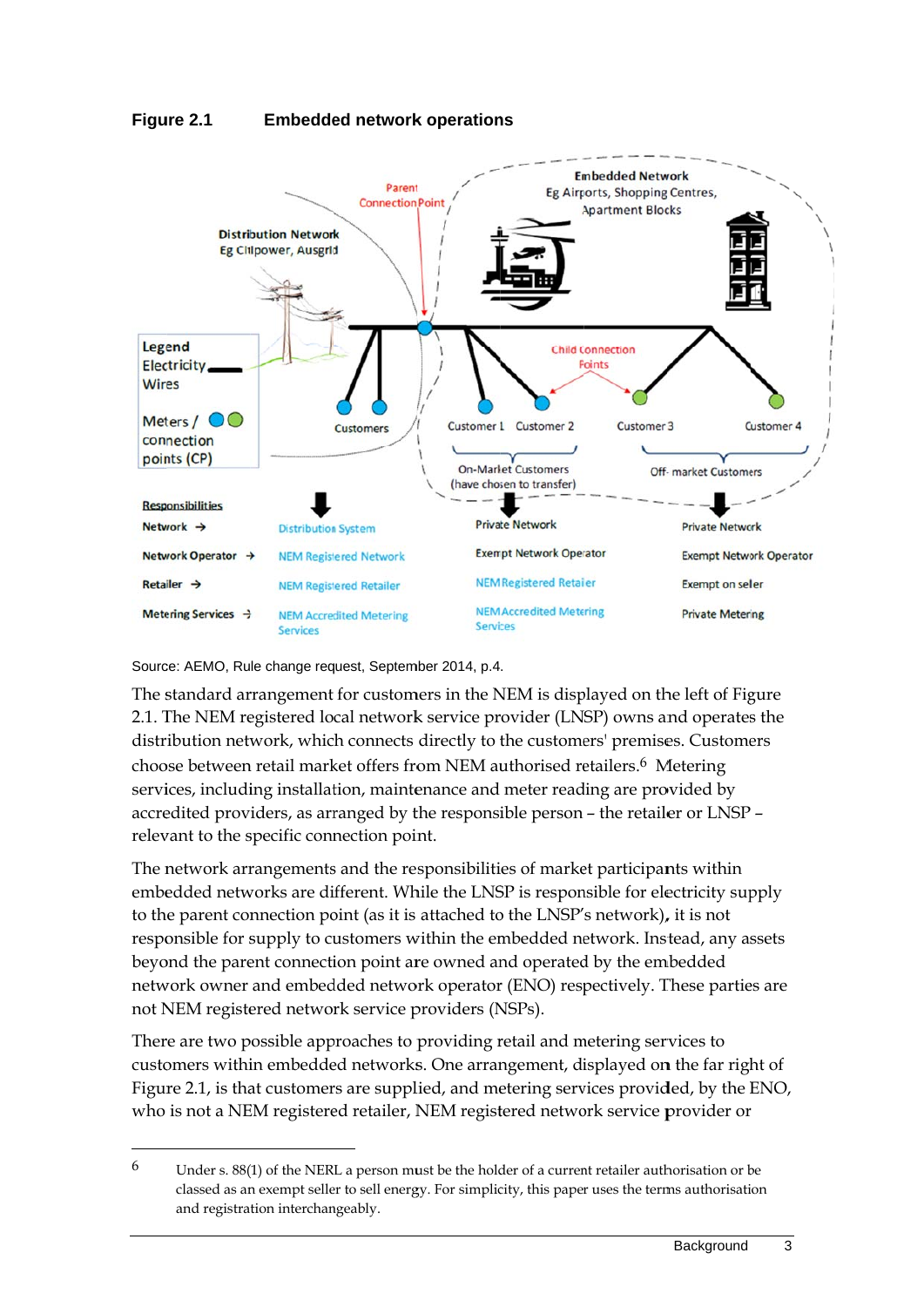accredited service provider. This type of arrangement is known as an "off-market" activity because the customers are not visible in the NEM systems or to AEMO or NEM participants. From discussion with stakeholders the Commission understands that currently this is the arrangement for the vast majority of embedded network customers.

In the second arrangement, as displayed in the middle of Figure 2.1, customers have chosen a NEM registered retailer instead of the ENO for the supply of their energy services. Customers are still provided with network services by the ENO. This type of arrangement is called "on-market" activity because the customers are included in the NEM market systems and are visible to AEMO and NEM market participants.

Where an off-market customer within an embedded network elects to become on-market, the customer must still pay the ENO for the provision of network services. Typically this will occur by the customer paying the ENO directly, but in some cases the retailer and the ENO will co-ordinate to allow the customer to pay a single invoice to the retailer for network and energy services. The retailer then passes on the network component to the ENO.

Network charges to embedded network customers consist of ENOs passing on charges from LNSPs for the provision of network services to the parent connection point. ENOs do not charge for provision of the embedded network. To charge for the embedded network the ENO would require a formal determination by the Australian Energy Regulator (AER) under Chapter 6 of the NER.7

# **2.3 Regulatory arrangements for embedded networks**

There is currently no specific reference in the National Electricity Law (NEL), National Electricity Rules (NER), National Electricity Retail Law (NERL) or National Electricity Retail Rules (NERR) to embedded networks. Instead, ENOs must gain (or be eligible for) exemption from registration as a NSP and/or retailer. ENOs must also comply with the conditions of exemptions from being registered NSPs and retailers under the AER's Electricity Network Service Provider Registration Exemption Guideline (the network guideline) and Retail Exempt Selling Guideline (the retail guideline). ENOs and their agents are also subject to a number of jurisdiction specific requirements.

The NEL, NER and the network guideline apply to all jurisdictions within the NEM. However, not all NEM jurisdictions have adopted the NERL. In those jurisdictions that have not (currently Queensland and Victoria), energy selling continues to be regulated under jurisdictional instruments.8

For customers attached to a distribution network, the NER and NERR set out specific, well defined obligations and responsibilities for registered NSPs, registered retailers and accredited service providers. Compliance with these obligations and responsibilities is required to provide customer protections and facilitates the NEM systems which allow customers to access their energy data, choose and transfer

<sup>7</sup> AER, *Electricity Network Service Provider Registration Exemption Guideline*, August 2013, p.36.

<sup>8</sup> Queensland has legislated to commence the NERL on 1 July 2015.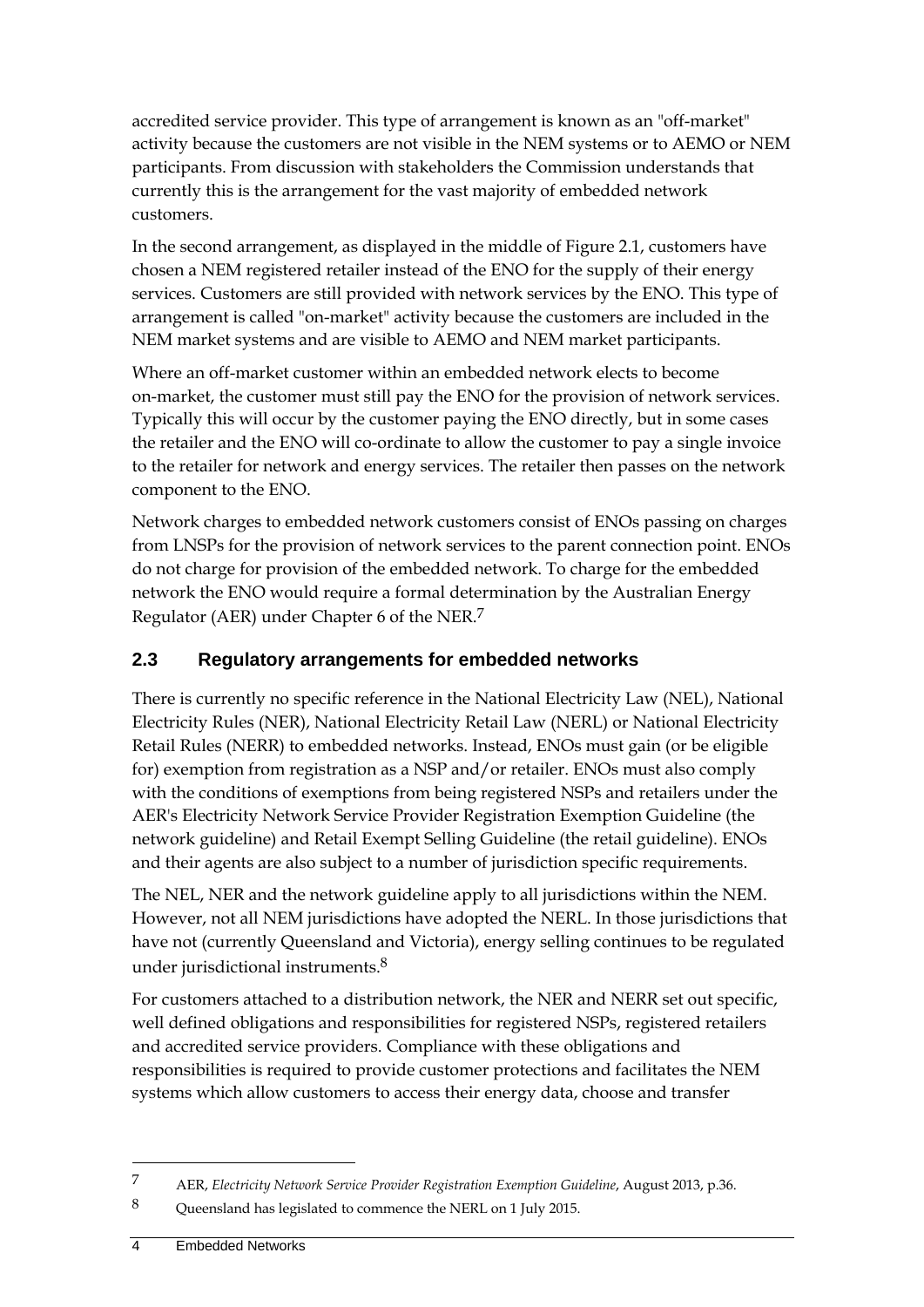between NEM registered retailers and be provided with a number of energy related servi ices.

For the customers within embedded networks who want to permanently remain off-market many of these requirements are unnecessary. These customers will continue to receive energy and network services from the ENO, removing the need to facilitate the ability to change retailers. In such circumstances, the AER's exemptions framework provides customer protections, information entitlements and obligations to comply with safety standards. provides customer protections, information entitlements and obligations to comply<br>with safety standards.<br>The major gap in the current regulatory arrangements and the focus of AEMO's rule

change request is the lack of regulatory arrangements to support customers within change request is the lack of regulatory arrangements to support customers within<br>embedded networks who are off-market and are seeking to become on-market, or are on-market and seeking to change retailer. These embedded network customers are not easily able to choose and transfer from the ENO to a registered retailer or from one easily able to choose and transfer from the ENO to a registered retailer or from one<br>registered retailer to another registered retailer. This is primarily because there is no regulatory framework to facilitate embedded network customer choice of retail provider.

In addition, the metering framework must also accommodate on-market activity within embedded networks. This requires parent to child metering relationships to be established to facilitate subtractive metering within the embedded network. For example, in Figure 2.2 below, customer 1 must have the metered load of customers 2, 3 and 4 subtracted from the metered load at the parent connection point before it is billed by its retailer. These relationships must be established within AEMO's Market Settlement and Transfer Solutions (MSATS) system or billing errors will likely occur for the child and parent connection points.



#### **Figu ure 2.2 Parent child metering arrangements**

Source: AEMO, Rule change request, September 2014, p.9.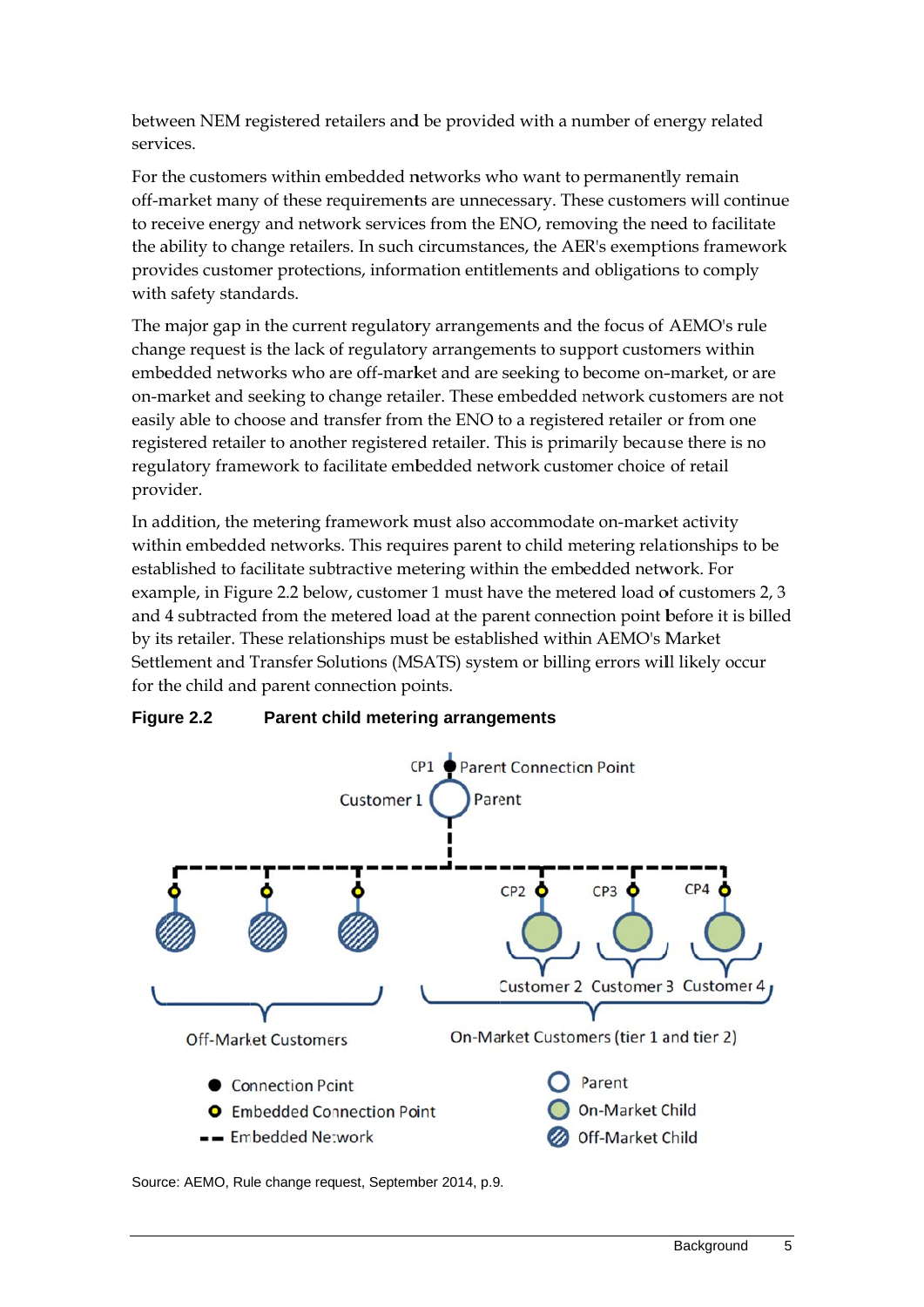#### **2.3.1 The exemption framework**

#### **Who requires an exemption?**

Under the NEL and NERL, NSPs and all sellers of electricity are required to register in the NEM<sup>9</sup> or be exempted from registration by the AER.<sup>10</sup>

The definition of NSP is very broad. No matter how small the network, anyone that supplies electricity to another person over a network of any kind is providing a network service. An exemption from the AER is required for such a party to be unregistered, be that party a legal person, corporation, government department or statutory body of any kind.

Similarly, 'energy selling' covers a wide range of activities, from energy retailing by authorised (licensed) retailers to landlords recovering energy costs from their tenants. Energy sales do not necessarily have to be for profit – simply passing on energy costs to another person is considered to be a sale. Nor are energy sales limited by the parties involved. For example, they include sales to residential homes or other places of residence (for example, a caravan park where residents permanently reside), shopping centres and commercial sites.

The broad definitions of NSP and 'energy selling' mean that almost all ENOs, even those for very small networks, will be required to either register as, or seek an exemption from both NSP and retailer. Furthermore, as the registration processes and the requirements once registered are complex and expensive, the majority of embedded network owners/operators either fall within deemed exemptions or otherwise seek the available exemptions.

#### **Creating and enforcing exemption conditions**

The NEL and the NER do not direct the AER's discretion when considering exemptions for NSPs other than that they should be in accordance with the national electricity objective (NEO). Also, because the NSP exemption framework largely sits outside of the regulatory framework, the AER's enforcement powers are limited to revocation of exemptions for breach of exemption conditions and prosecution for failure to obtain an exemption for breach of the NEL.

In contrast, the NERL sets out factors that the AER may take into account when considering the eligibility for retailer authorisation exemptions. It also sets out the conditions the AER should impose on exempt sellers, including:11

- regulatory arrangements for exempt sellers (put in place as conditions to an exemption) should not unnecessarily diverge from those applying to authorised retailers;
- exempt customers should, as far as practicable, be afforded the right to a choice of retailer in the same way as comparable retail customers in the same jurisdiction have that right; and

<u>.</u>

<sup>9</sup> NEL, s. 11(2)(a) and NER, clause 2.5.1(a).

<sup>10</sup> NEL, s. 11(2)(b) and NER, clause 2.5.1(d) and NERL, s. 88.

<sup>11</sup> NERL s. 114.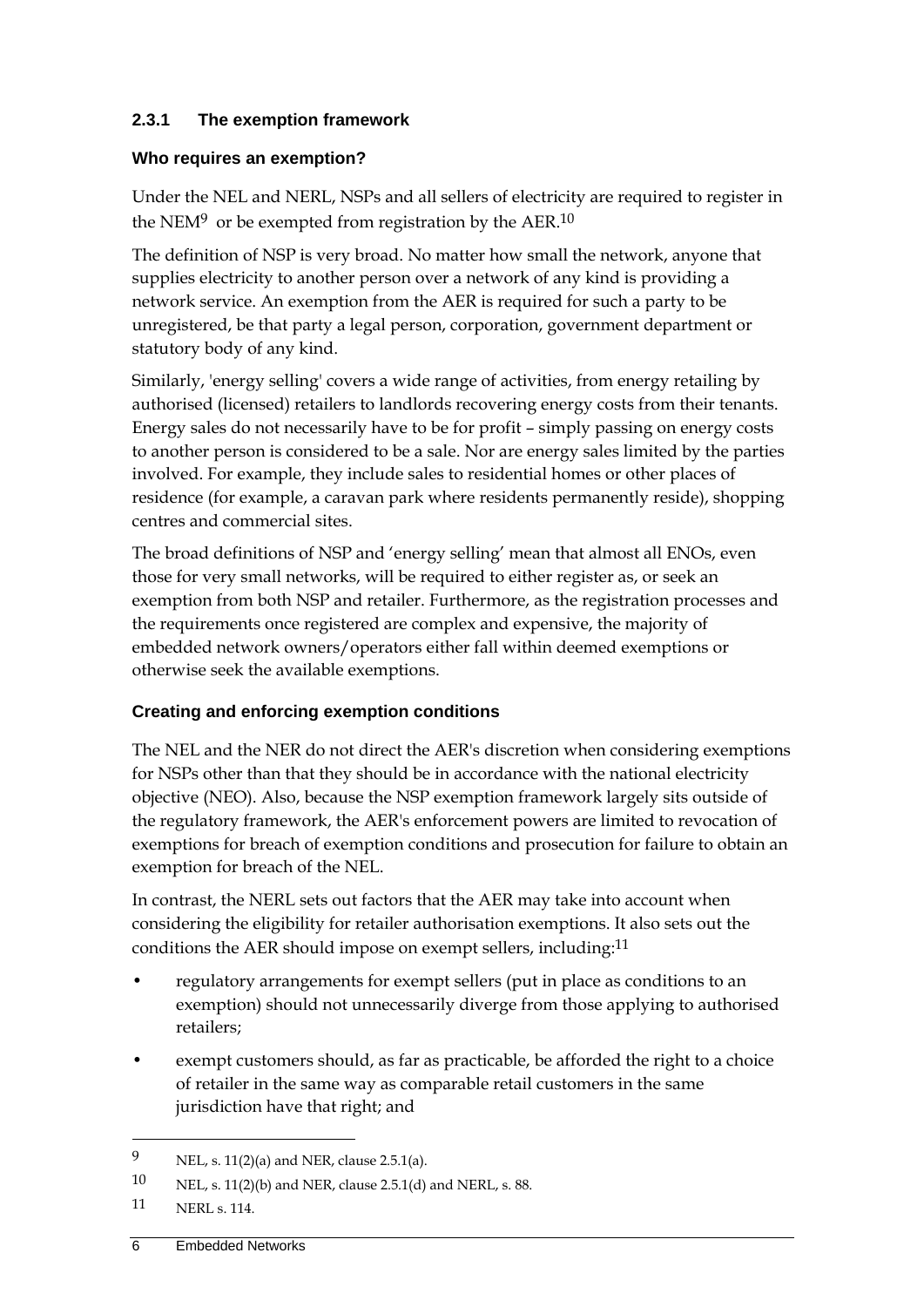exempt customers should, as far as practicable, not be denied customer protections afforded to retail customers under the NERL and NERR.

In addition to the ability to revoke a retail exemption and prosecute a part for not obtaining an exemption,<sup>12</sup> the NERL provides the AER with the ability to impose civil penalty provisions for breaches of exemption conditions.13

#### **Requirements under the network guideline**

The network guideline outlines three categories of exemptions to being registered as a NSP: deemed, registrable and individual. Each category has a different set of eligibility requirements and terms and conditions which must be complied with. Notably:

- small networks (for example, a caravan park with less than ten customers) are generally eligible for a deemed exemption. These do not require application or registration with the AER, but the exempt party must still comply with the conditions of the exemption, which vary depending on the type of embedded network;
- larger networks (for example, an airport) are required to register with the AER as a specific type of registrable embedded network to provide the AER with greater awareness and oversight of these networks; and
- larger networks which do not fit within one of the specified types of registrable embedded networks must seek an individual exemption from the AER.

In general, the conditions of exemption relate to safety, access to dispute resolution, network pricing, metering and access to competition. Appendix A provides further information on these conditions.

In regard to access to retail market offers, the network guideline specifies that ENOs must not impede a customer's access to competitive retail market offers if they are available in the relevant jurisdiction. The network guideline sets out that this condition means that an ENO must actively facilitate access to competitive retail market offers (where allowed).<sup>14</sup> For example, an ENO, when requested by a customer must provide details of the parent metering configuration without undue delay.

#### **Requirements under the retail guideline**

Similar to the network guideline, the retail guideline identifies three classes of exemption: deemed, registrable and individual. The registrable and individual exemptions are relevant to parties carrying out activities on a larger scale.

The retail guideline details the conditions of exemption applicable to an exempt seller. The conditions largely reflect the rights and consumer protections that customers would otherwise have if they were not within an embedded network. Generally, this means that more stringent conditions are placed on embedded networks supplying small and vulnerable customers. Other conditions for exempt sellers relate to

<u>.</u>

<sup>12</sup> NERL s. 111 and 88.

<sup>13</sup> NERL s. 112(2).

<sup>14</sup> AER, *Electricity Network Service Provider Registration Exemption Guideline*, August 2013, p.25.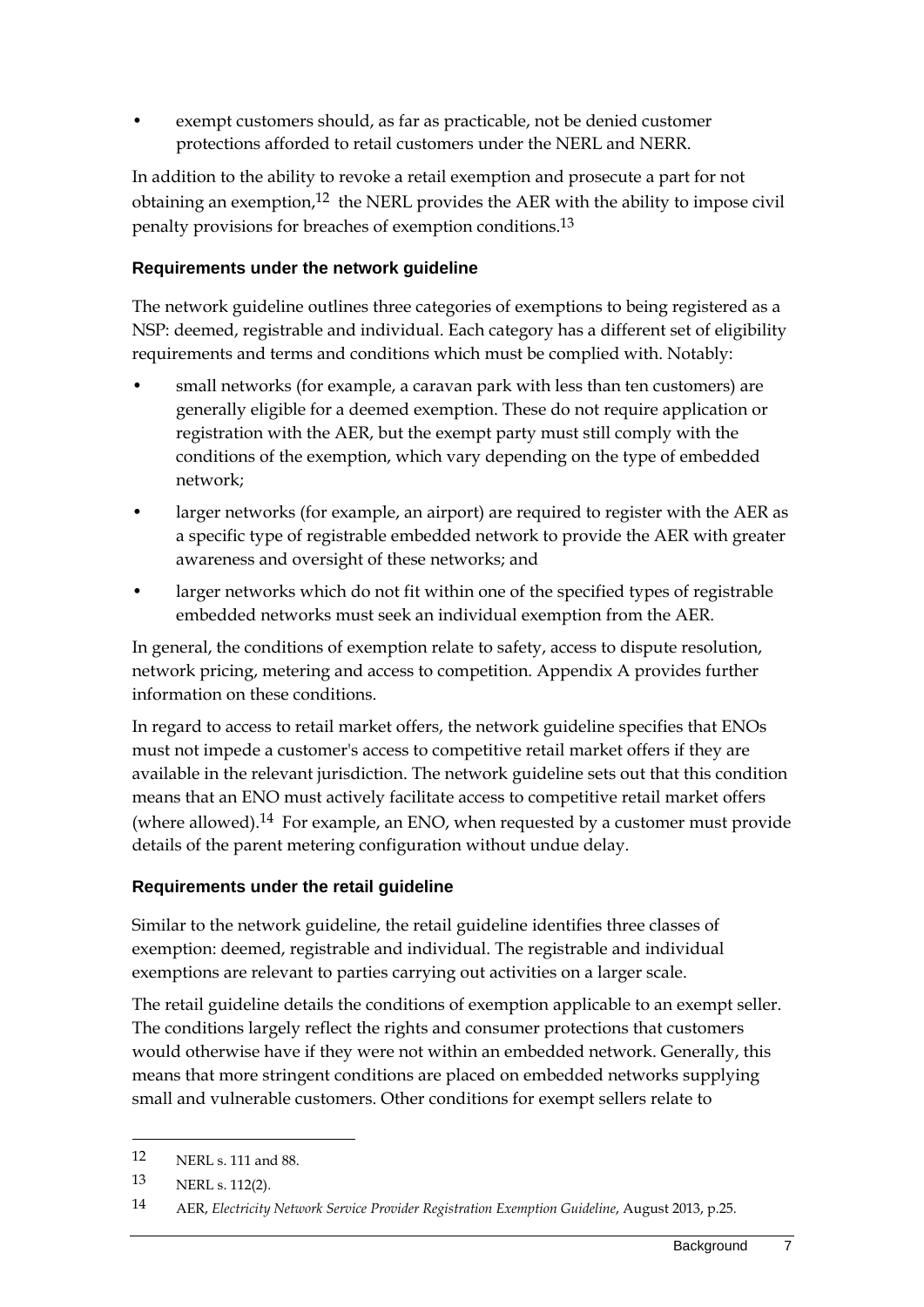information provision, retail pricing, dispute resolution and access to retail market offers. Appendix B provides a summary of these conditions.

In jurisdictions where access to retail market offers is available ENOs may not impede access. In this case, impeding includes an ENO: requiring a customer to waive their ability to choose a retailer, unreasonably hindering a customer's efforts to find another retailer and unreasonably hindering any metering or network changes required to enable retailer choice.15

### **2.3.2 Jurisdiction specific requirements**

Jurisdictional regulatory arrangements relevant to this rule change request are those which facilitate or prohibit embedded network customers accessing retail market offers. A number of stakeholders have noted that these arrangements are unclear, complex and are different in every jurisdiction. The Commission's understanding of the legislative instruments and policy decisions that form these arrangements in each jurisdiction is provided in Appendix C. The Commission seeks submissions on these arrangements, including on the Commission's interpretation of their impact on customer access to retail market offers, and whether there are any other jurisdictional legal instruments or policy decisions that are relevant to such access.

The AER's network and retail guidelines set out that Victoria, New South Wales and South Australia currently have regulatory frameworks which support embedded network customer access to retail market offers. The guidelines note that such support is not provided in Queensland, Tasmania and the Australian Capital Territory (ACT).16

In Queensland, Tasmania and the ACT embedded network customers need a direct connection to the local distribution network if they want access to retail market offers. This may require significant changes to the wiring within the network, the costs of which would be borne by the customer.

# **2.4 Competition in metering and related services rule change**

On 26 March 2015 the Commission released a draft rule determination for the Expanding Competition in Metering and Related Services rule change. The draft determination sets out significant proposed changes to the NER and NERR in relation to the provision of metering services to facilitate a market-led approach to the deployment of advanced meters.17

The Expanding Competition in Metering and Related Services draft rule provides for the role and responsibilities of the existing responsible person to be performed by a new type of registered participant – a metering coordinator. Under the draft rule any person can become a metering coordinator subject to satisfying certain registration requirements. Retailers are required to appoint the metering coordinator for their retail customers, except where a large customer has appointed its own metering coordinator.

<sup>15</sup> AER, *AER (Retail) Exempt Selling Guideline - Version 3*, April 2015, p.46.

<sup>16</sup> AER, *Electricity Network Service Provider Registration Exemption Guideline*, August 2013, p.9. and AER, *AER (Retail) Exempt Selling Guideline - Version 3*, April 2015, p.23.

<sup>17</sup> AEMC, *Draft Rule Determination National Electricity Amendment (Expanding competition in metering and related services) Rule 2015*, March 2015, p.9.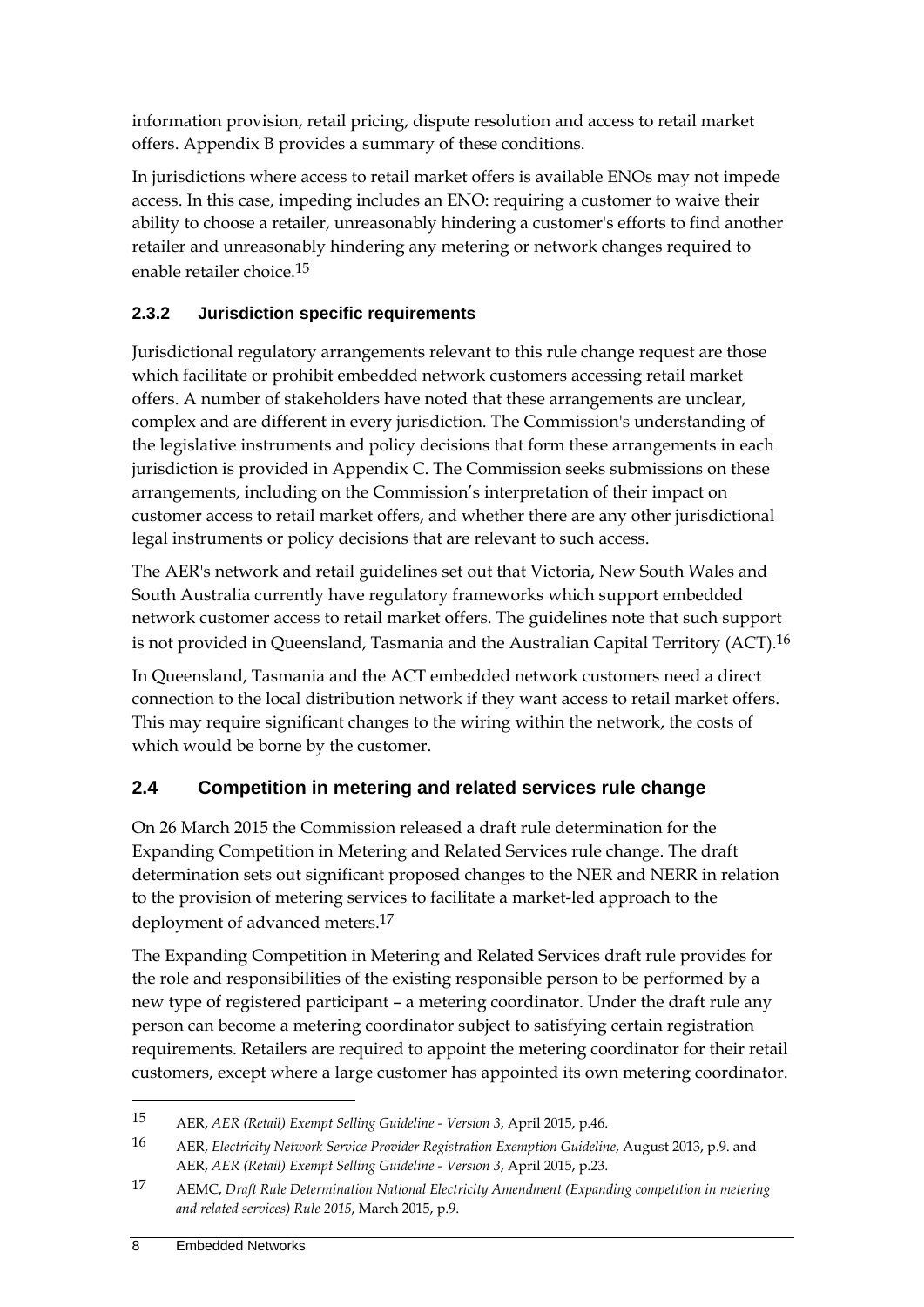The draft rule also changes the minimum requirements for new and replacement meters for small customers.

The timing of the Expanding Competition in Metering and Related Services rule change process also has implications for the embedded networks rule change process. Notably:

- The Expanding Competition in Metering and Related Services draft determination was made after AEMO submitted the embedded networks rule change request. AEMO was therefore not able to take into account all of the changes to the metering arrangements in its rule change request. This is discussed in the issues for consultation chapter of this consultation paper;
- The Expanding Competition in Metering and Related Services final determination is currently scheduled to be published in July 2015. The draft determination for the embedded networks rule change request is currently expected to be published by 27 August 2015. This timing will allow the Commission to take into account the Expanding Competition in Metering and Related Services final rule in making the embedded networks draft determination. It will also allow stakeholders to make submissions to the embedded networks draft determination with full knowledge of the Expanding Competition in Metering and Related Services final rule; and
- The Expanding Competition in Metering and Related Services draft determination proposes a commencement date of 1 July 2017 for the final rule. In the event a rule was to be made in this rule change process, aligning its commencement date to the implementation of the Expanding Competition in Metering and Related Services final rule may be considered. Aligned timing could allow synergies in required changes to systems and procedures, which may reduce implementation costs. This issue is discussed in the issues for consultation section below.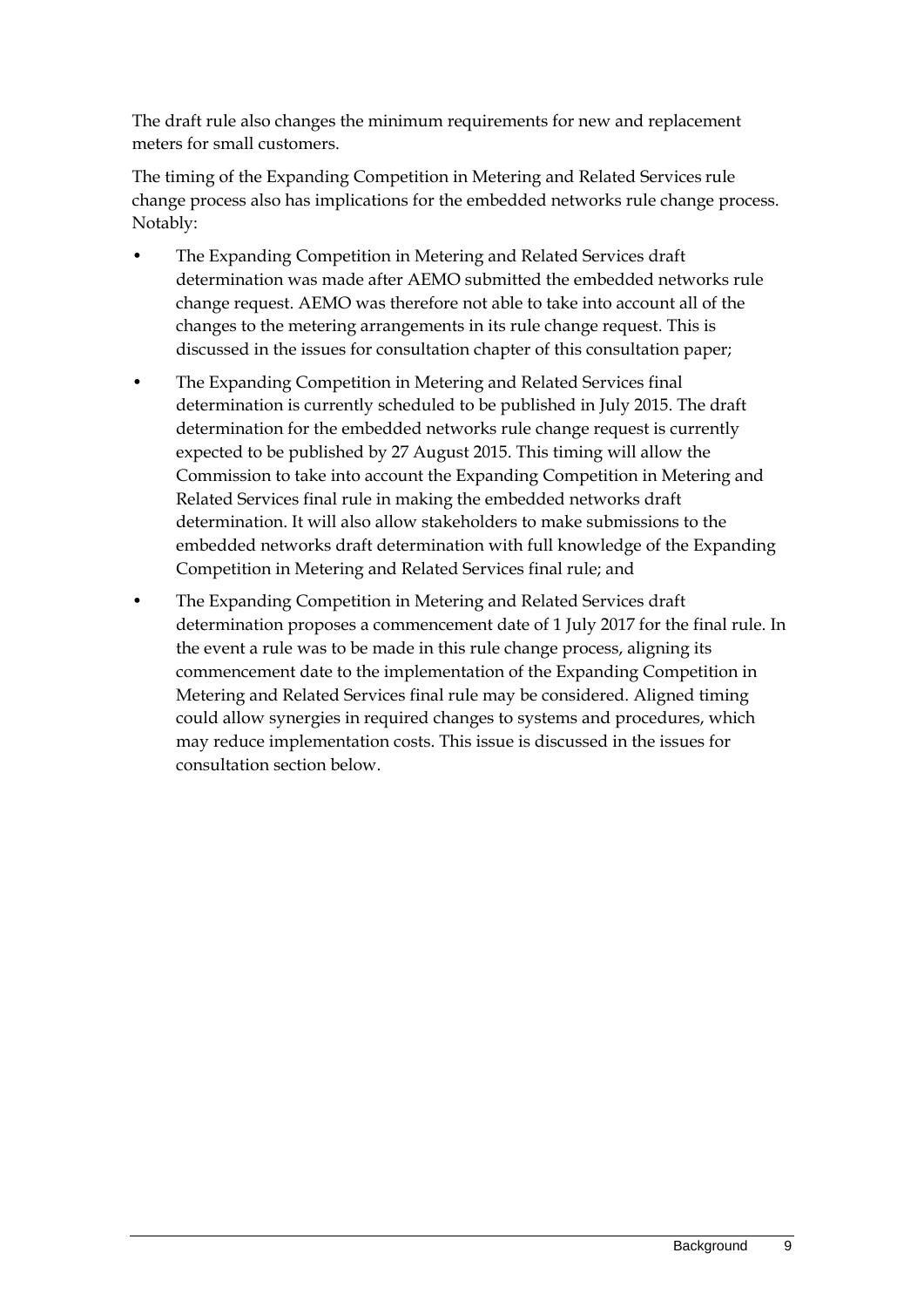# **3 Summary of the rule change request**

This section provides a brief summary of AEMO's rule change request to provide context to the issues raised in Chapter 5. The full rule change request, including the proposed rule, the detailed market design and Jacobs SKM's cost benefit report are available from the AEMC's website.

### **3.1 Reasons for the rule change request**

The AEMC's final advice on Energy Market Arrangements for Electric and Natural Gas Vehicles identified that the regulatory arrangements for embedded networks are unclear and may pose a barrier to embedded network customers accessing retail market offers.18 These issues were also noted in the AEMC's Power of Choice final report. On 31 July 2013, the SCER (now known as the COAG Energy Council) requested AEMO lead the implementation of these policy initiatives for embedded networks.

In developing the rule change request AEMO sought to identify the potential benefits of implementing the policy initiatives. AEMO engaged Jacobs SKM to undertake a cost benefit analysis of the changes to the regulatory arrangements proposed by AEMO. The analysis indicated that there are significant benefits available, including:

- Increased regulatory certainty by formalising the roles, responsibilities and arrangements in a national regime;
- Allowing embedded network customers to access alternative retailers will drive competition, resulting in lower prices for customers;
- Lower prices from enhanced competition will create a demand response for energy and related services, leading to resource allocation benefits; and
- Access to retail market offers will drive product innovation within embedded networks. For example, by allowing retailers to compete to supply portions of the embedded networks' loads. A more efficient allocation of resources devoted to generation of electricity and possibly leading to improvements of network productivity may arise.

### **3.2 Issues identified with current regulatory arrangements**

AEMO has identified three key issues with the current regulation of embedded networks in relation to access to retail market offers:

- 1. The NER does not make it clear who has the obligation to support NEM activities for customers within embedded networks. This includes:
	- Who has the obligation to set up and maintain the MSATS standing data for an embedded network?
	- Who is responsible for ensuring that data on life support customers within embedded networks is maintained?

<sup>18</sup> AEMC 2012, *Energy Market Arrangements for Electric and Natural Gas Vehicles*, Final report. p.38.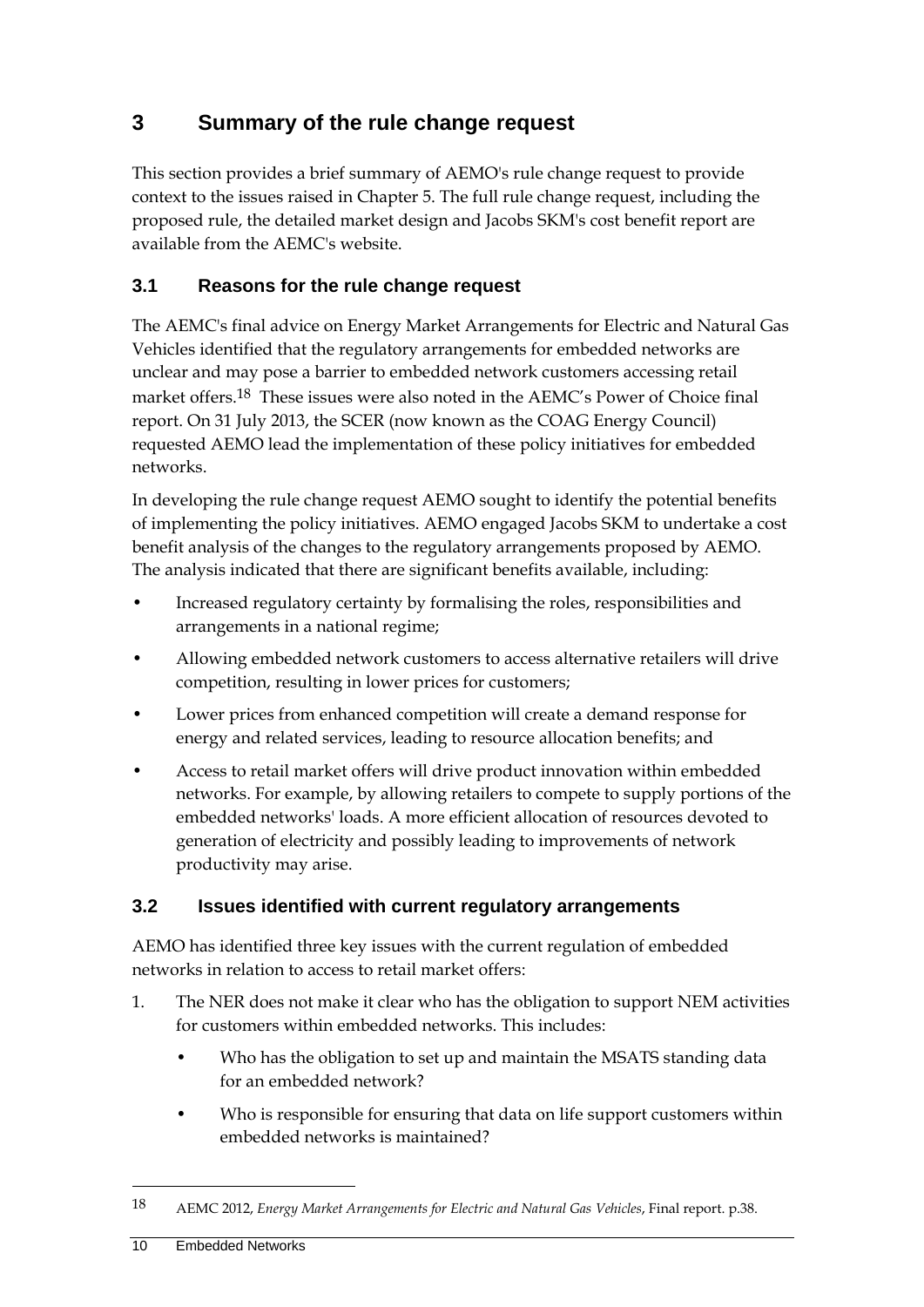- Who performs the NEM processes for the transfer of embedded network customers between retailers, particularly between the ENO and a registered retailer?
- How are distribution loss factors (DLFs) set for customers within an embedded network?
- Who has access to embedded network customers' metering data?
- Who is responsible for metering for embedded network customers who have selected their own retailer?
- 2. Queensland, Tasmania and the Australian Capital Territory (ACT) have not designed regulatory arrangements to support access to retail market offers.
- 3. The regulatory arrangements which allow access to retail market offers in New South Wales (NSW), South Australia and Victoria are inconsistent.

AEMO notes that issues two and three are not within the scope of the rule change because they are covered by jurisdictional instruments that the AEMC cannot amend through changes to the NER or NERR.

# **3.3 Proposed solution**

1

AEMO proposes to create a new category of service provider – an embedded network manager (ENM) – to manage embedded network customers in the NEM.

Under the proposed rule the AER would only be permitted to grant an ENO an exemption from the requirement to be registered as a network service provider if an ENM has been appointed for the embedded network.19

AEMO expects that the ENM would facilitate the transfer of customers between the ENO and registered retailers. This includes carrying out the functions within MSATS and the Business to Business (B2B) procedures that are performed by registered network service providers, retailers and accredited service providers for non-embedded network customers.20

AEMO has identified that significant changes will be required to the AER's network guideline to fully implement the proposed rule. In particular, the application of the proposed rule to existing embedded networks will need to be addressed in amendments to the network exemption conditions.<sup>21</sup>

A cost benefit analysis of the high level market design of AEMO's solution indicated that there are long term benefits from reducing the barriers to embedded network customers accessing retail market offers.22 AEMO considers that the assumptions within the cost benefit analysis were conservative and so the net benefits may be understated. In developing the more detailed market design and the rule change

<sup>19</sup> This requirement is waived for smaller networks where deemed AER exemptions currently apply.

<sup>20</sup> AEMO, *National Electricity Rule Change Request – Embedded Networks*, September 2014, p.4.

<sup>21</sup> AEMO, *National Electricity Rule Change Request – Embedded Networks*, September 2014, p.4.

<sup>22</sup> Jacobs SKM, *Benefits and Costs of Multiple Trading Arrangements and Embedded Networks*, May 2014, p.3.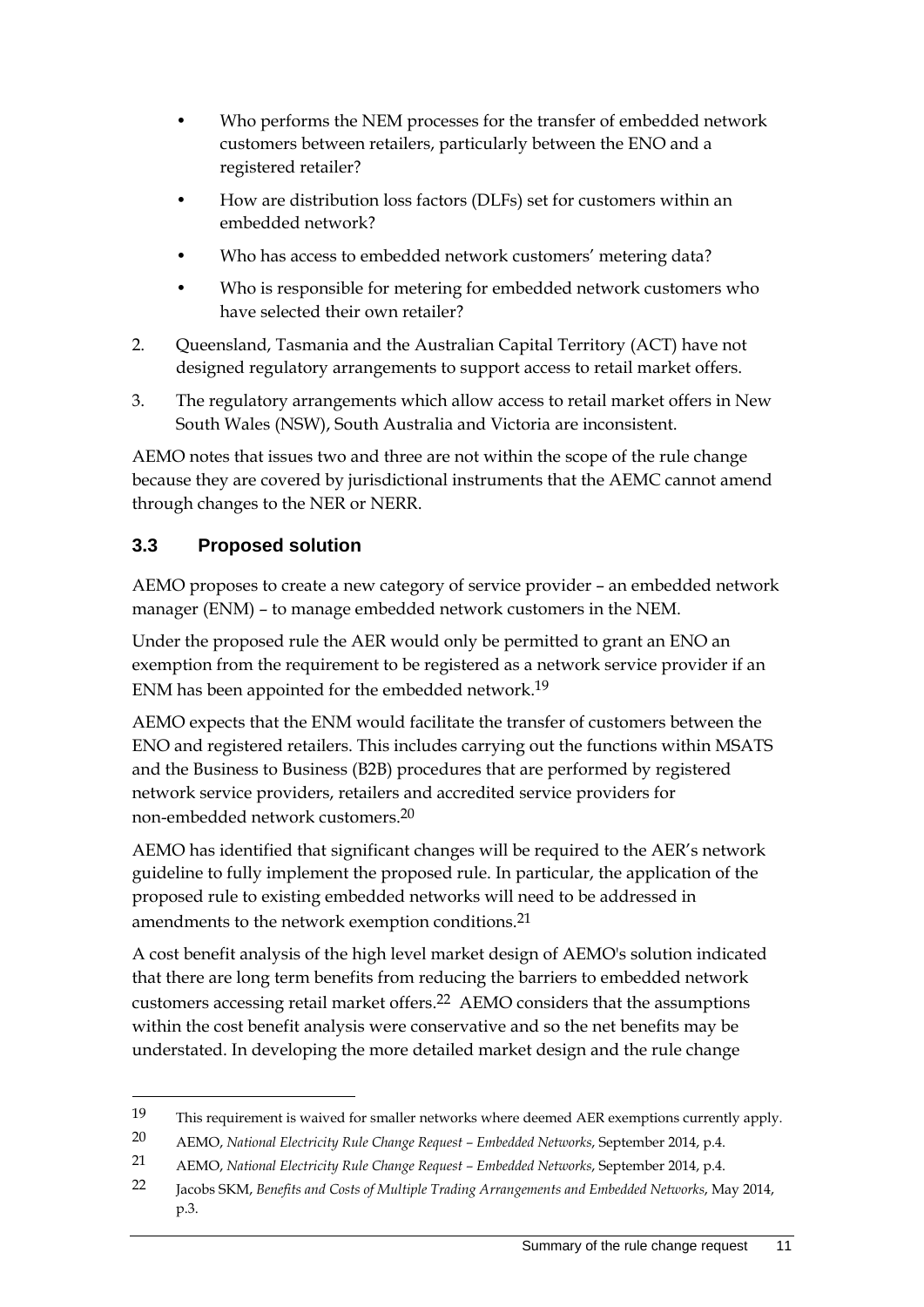request AEMO has looked to minimise the extent and costs of the changes required while maintaining the integrity of the processes involved.<sup>23</sup>

AEMO considers that if implemented, the proposed rule will provide clarity regarding the roles and responsibilities of managing embedded networks and provide a framework for embedded network customers to access retail market offers.

AEMO expects this would then allow relaxation of the jurisdictional regulations which currently prevent customers choosing a registered retailer. AEMO also anticipates a harmonisation of the regulations in jurisdictions which already permit retailer choice. Such jurisdictional changes are expected to increase the benefits arising from making the proposed rule.<sup>24</sup> However, any such changes to jurisdictional regulations would need to be made by jurisdictions and are not within the scope of this rule change.

<sup>23</sup> AEMO, *National Electricity Rule Change Request – Embedded Networks, September 2014*, p.4.

<sup>24</sup> Ibid.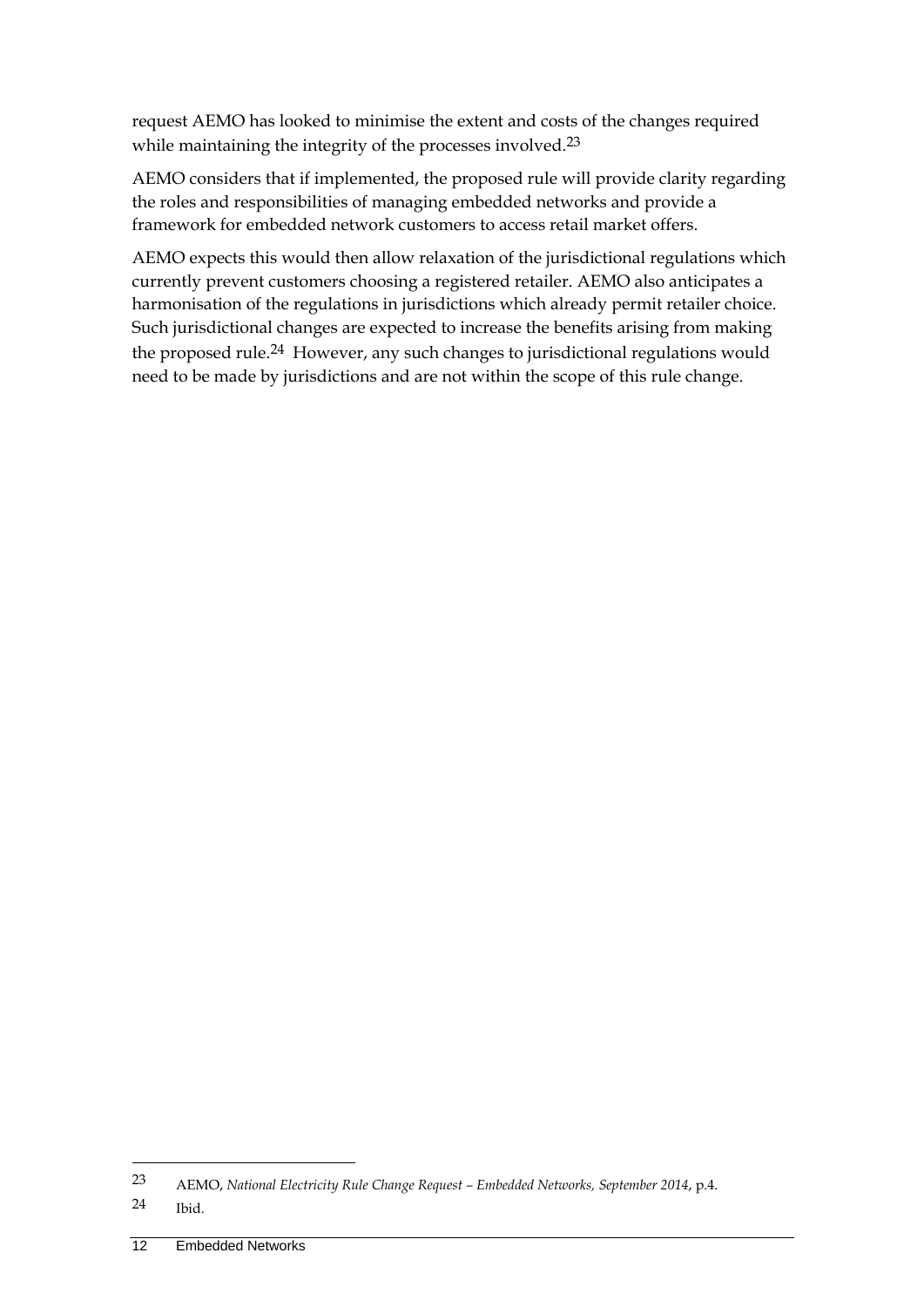# **4 Assessment framework**

The Commission's assessment of this rule change request must consider whether the proposed rule promotes the NEO as set out under s. 7 of the NEL.

The NEO states:

"the objective of this Law is to promote efficient investment in, and efficient operation and use of, electricity services for the long term interests of consumers of electricity with respect to:

- (a) price, quality, safety, reliability, and security of supply of electricity; and
- (b) the reliability, safety and security of the national electricity system."

Based on a preliminary assessment of the rule change request, the relevant aspects of the NEO are the promotion of efficient investment in, and operation of retail and distribution electricity services for the long term interests of consumers with respect to price and quality.

The Commission may make a more preferable rule if it is satisfied that it is likely to better contribute to the achievement of the NEO.25 To determine whether the proposed rule, or a more preferable rule, if made, is likely to promote the NEO, the following factors may be considered as part of the Commission's assessment of the rule change request.

# **4.1 Facilitating competition**

Competition can be a key driver of productivity and efficiency in markets, driving lower prices and a greater range of choices for consumers in the long run. The Commission intends to assess the degree to which the framework sought to be established by the rule change request will promote competition in the retail market for energy and demand side participation services for customers within embedded networks.

The Commission also intends to assess the potential benefits from a competitive market for the provision of embedded network management services.

# **4.2 Clarity, transparency and predictability**

The legal framework for the management of embedded networks, including the governing roles, responsibilities and accountabilities should be clear, understandable and result in predictable outcomes for all participants. This should promote confidence in the regulatory framework and encourage registered retailers to participate in the supply of retail energy and demand side services to customers within embedded networks (where allowed). Similarly, confidence in the regulatory framework should encourage all potential providers, including DNSPs, retailers, ENOs and other parties to participate, and invest in providing embedded network management services.

All parties, especially consumers, should have access to sufficient information to make efficient decisions. For example, for consumers within embedded networks to choose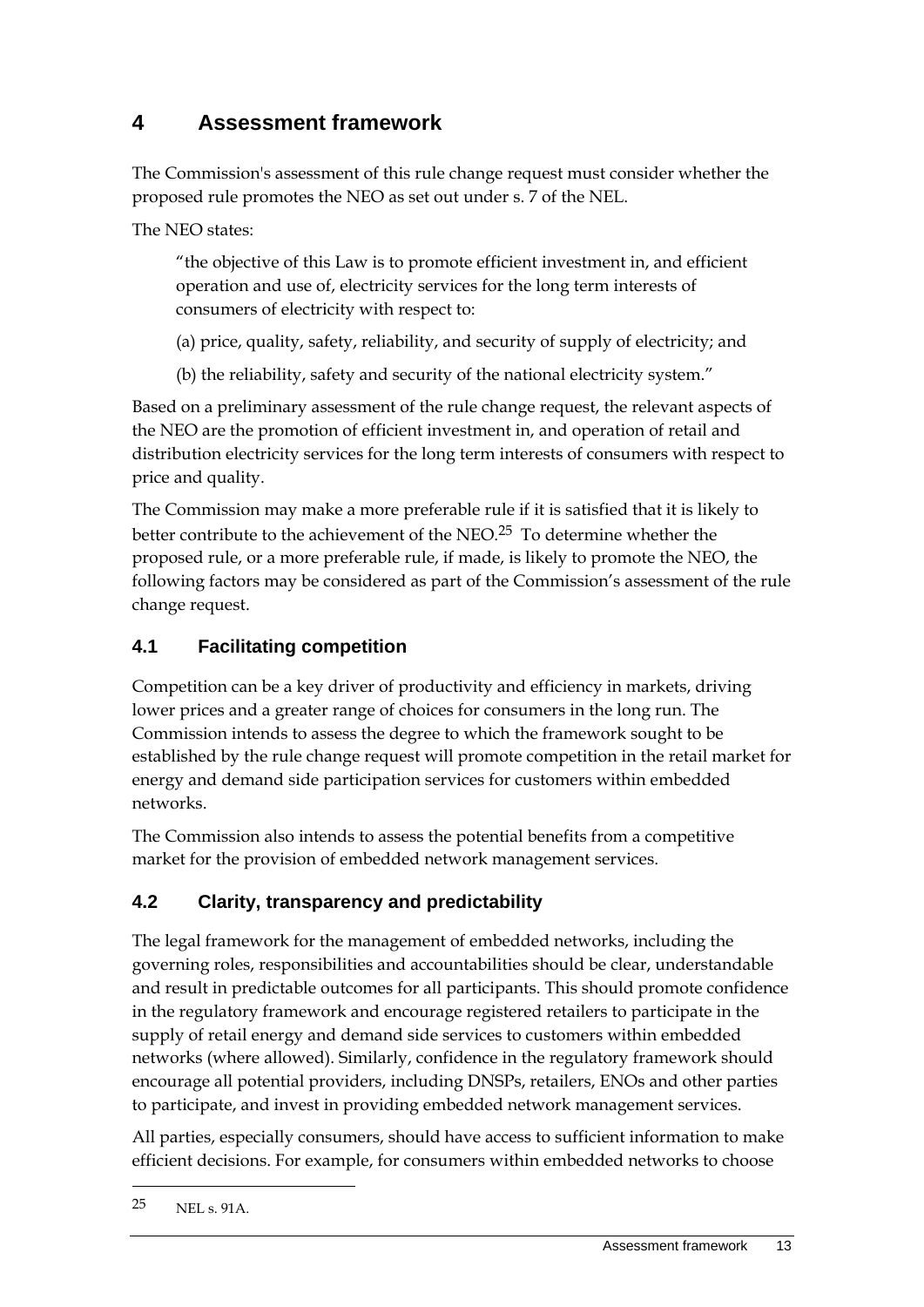between registered retailers and ENOs as their retailer they need to be able to compare the price of energy services from each. This requires network charges to be transparent from energy charges for embedded network consumers. Transparency is integral to consumers within embedded networks being able to make efficient decisions.

# **4.3 Proportionality and regulatory burden**

Changes to the NER should not create unnecessary compliance and administrative burdens for stakeholders. A rule that is complex to administer, difficult for stakeholders to understand or results in unnecessary compliance requirements is less likely to achieve its intended purpose or will do so at a higher cost. The Commission intends to consider whether the administrative and compliance burden created by the proposed rule is likely to be proportionate to the benefits it is seeking to achieve. This will include reductions in administrative and compliance costs as a result of the introduction of NEM wide consistent regulations arising from the rule change request.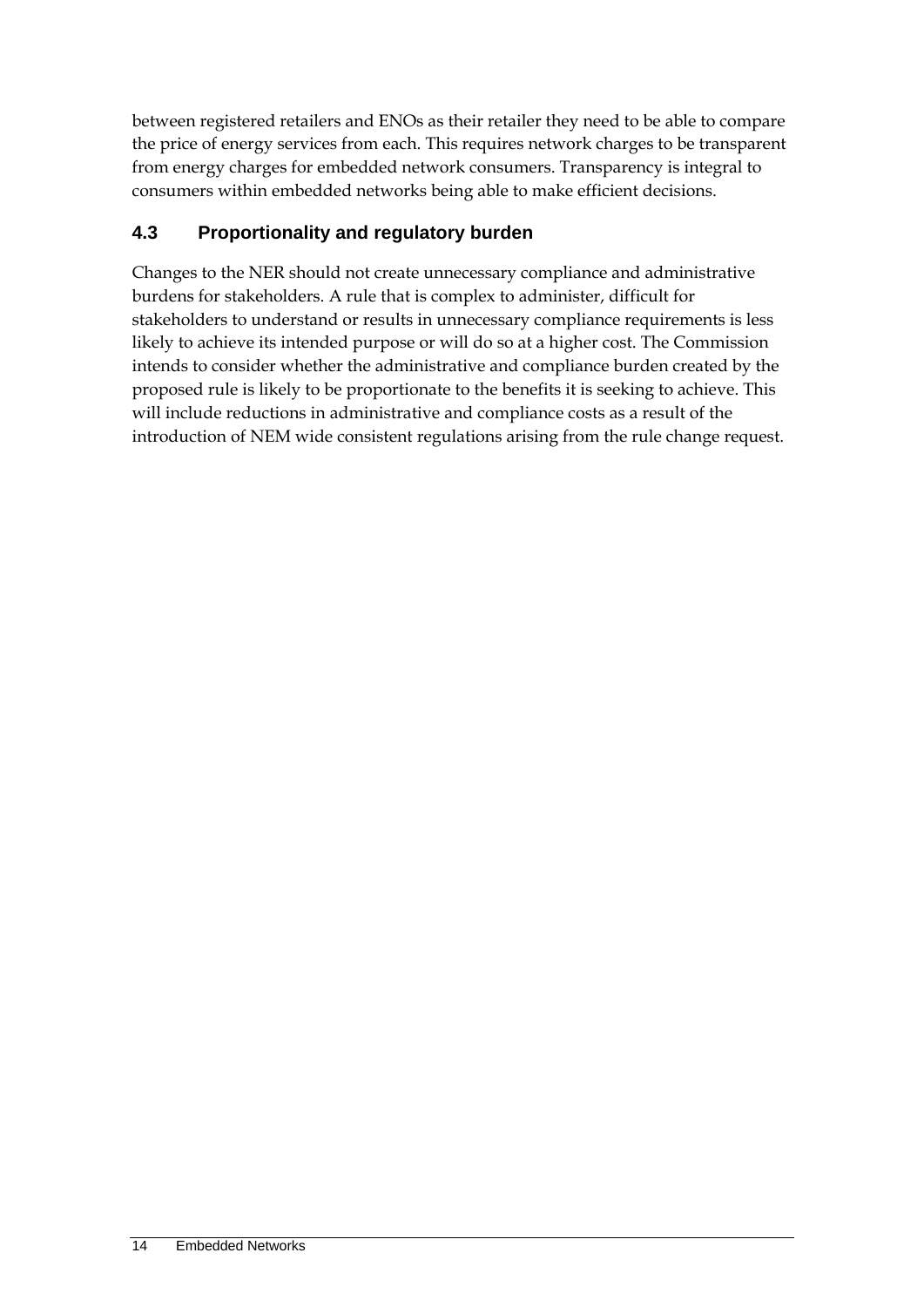# **5 Issues for consultation**

Taking into consideration the proposed assessment framework, a number of issues for consultation appear to be relevant to the rule change request. Stakeholders are encouraged to comment on these issues as well as any other aspect of the rule change request or this paper including the proposed assessment framework.

# **5.1 Requirements to facilitate competition**

AEMO has identified the functions that would be required to facilitate embedded network customers' access to retail market offers. These functions are set out below. The key regulatory arrangements for embedded networks that AEMO does not consider need to be altered are also identified.

To minimise the costs of the changes, AEMO elected to only specify those functions which are necessary to allow access to retail market offers and maintain the integrity of MSATS.

### **5.1.1 Functions required to facilitate access to competition**

The functions AEMO considers are required to allow embedded network customers access to retail market offers and provide clarity over the management of embedded network customer include:26

- Allocating an identifying embedded network code, which would be a unique name for the embedded network, to the parent national metering identifier (NMI) in MSATS and maintaining that code when embedded network customers become on-market customers. This demonstrates in MSATS that the parent and child connection points are part of the same embedded network to allow the parent-child relationship to occur.
- Fulfilling the LNSP role provided for in MSATS and the B2B procedures for the on-market embedded network child connection points, including:
	- requesting AEMO to provide NMIs and allocating these NMIs to child metering installations in MSATS when an off-market embedded network customer wishes to become on-market;
	- maintaining all standing data required in connection with on-market embedded network child NMIs;
	- managing MSATS and B2B interfaces for the embedded network connection points;
- Maintaining and communicating information regarding embedded network customers to market participants and accredited service providers, including:
	- maintaining information about the subtractive metering arrangements relating to the configuration of the metering installation and making that information available on request to any retailer to whom an embedded

<sup>26</sup> AEMO, *National Electricity Rule Change Request – Embedded Networks, September 2014*, p.9.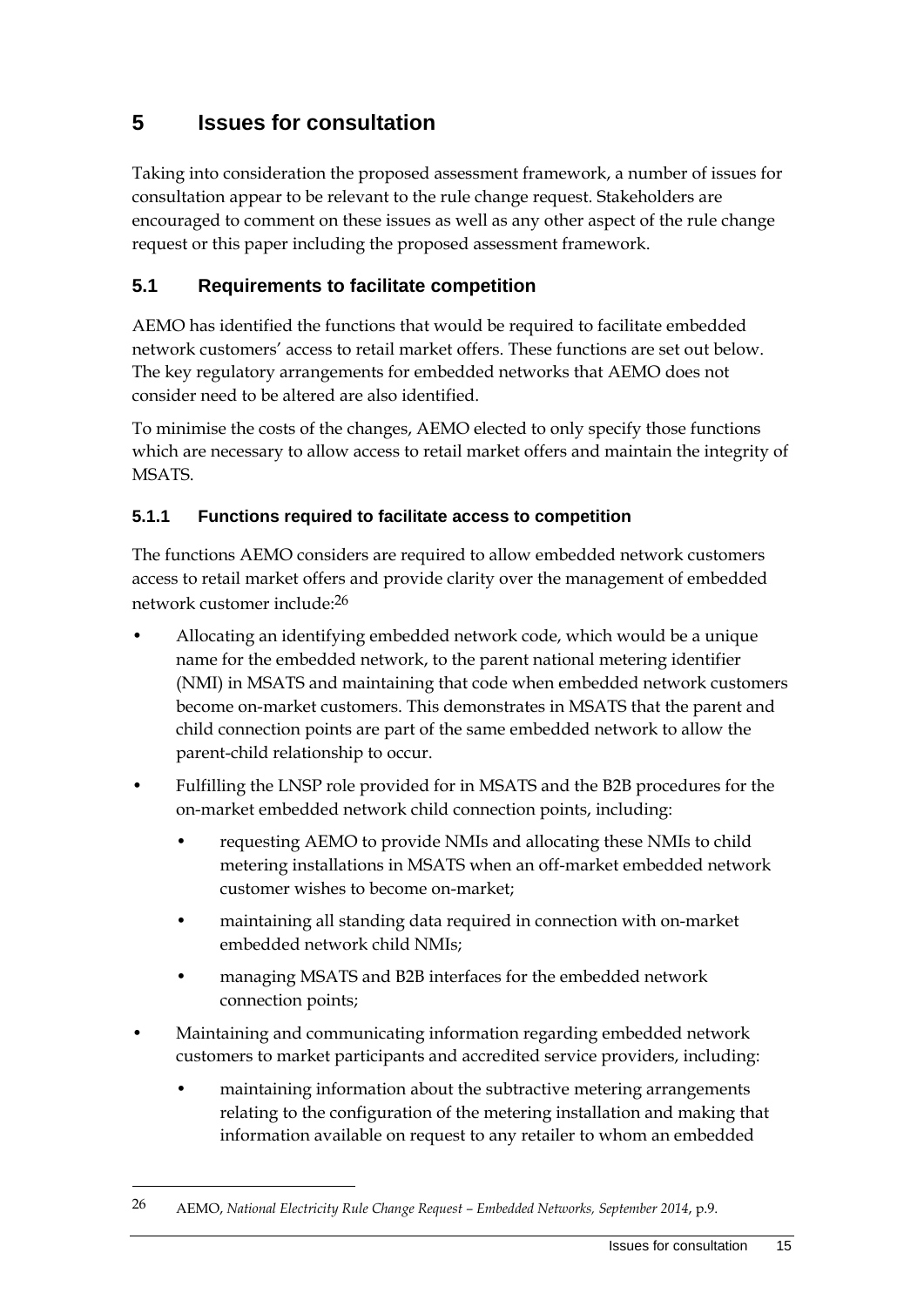network customer is proposing to transfer or to that retailer's metering provider;

- where electricity supply must be maintained for life support requirements, notifying the financially responsible market participant (FRMP) of the parent connection point of the requirement;
- communicating with local retailers, market customers and distribution network service providers in relation to all on-market and prospective on-market embedded network customers.

AEMO also identified two changes to conditions of exemptions in the AER's network guideline that it considers are necessary to facilitate embedded network customer access to retail market offers:27

- the AER should require the same routine testing and inspection of off-market child meters as for those customers directly connected to a registered NSP's network; and
- the AER should require ENOs to unbundle retail bills of embedded network customers into network and energy charges so that customers can compare offers for energy charges from a registered retailer and the ENO.

### **5.1.2 Key arrangements that will not change**

AEMO is not proposing changes to the regulatory arrangements for metering standards or accuracy, network charges, distribution loss factors, retailer of last resort procedures or obligations to supply.28 AEMO proposes that these arrangements for embedded networks continue to be governed by the AER's network guideline. These arrangements are summarised in Appendix A.

### **Question 1 Requirements to facilitate competition**

- a) Are there any additional changes to the NER or the AER's network guideline that are necessary to allow embedded network customers access to retail market offers?
- b) Are there any additional changes to the NER or the network guideline that are necessary to clarify the roles and responsibilities for management of embedded network customers?
- c) Are any of the proposed changes to the NER or the network guideline proposed by AEMO not appropriate?

# **5.2 Who should perform these functions?**

AEMO is proposing to create a new service provider role – the ENM. This role would be contestable, using the current approach taken for accrediting metering providers

<sup>27</sup> AEMO, *National Electricity Rule Change Request – Embedded Networks, September 2014*, p.12.

<sup>28</sup> AEMO, *National Electricity Rule Change Request – Embedded Networks*, September 2014, pp.12-13.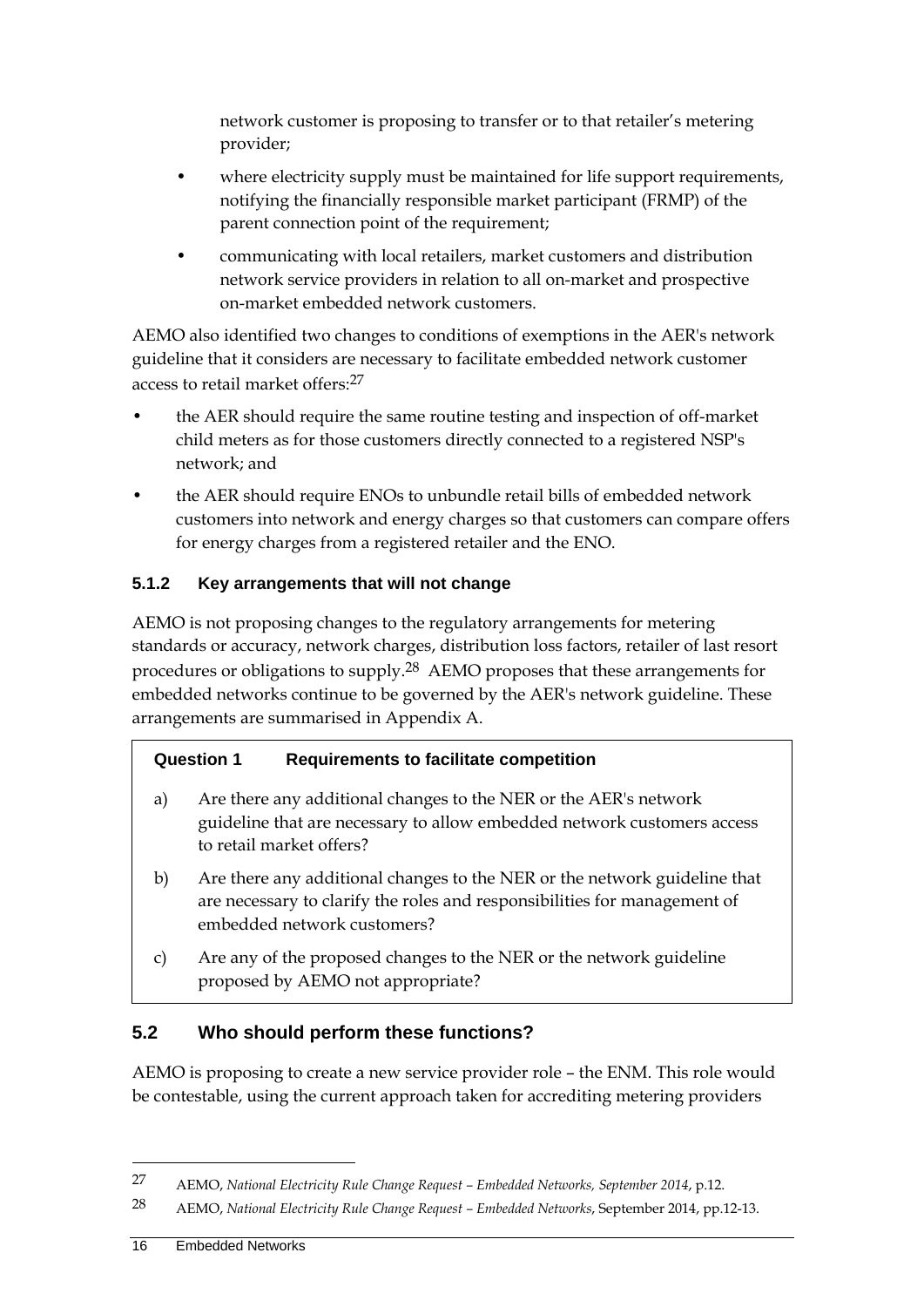and metering data providers. AEMO considers that this approach will have a number of benefits, including:29

- it creates a competitive market for ENM services which will allow ENOs to choose the lowest cost provider of ENM services;
- it allows a wide range of parties to provide the services, including ENOs themselves, retailers and DNSPs;
- assurance through an AEMO accreditation process of the capability of the parties to provide the services; and
- the high costs of full NEM registration would be avoided. AEMO also considered a number of other options of entities to perform the functions set out in section 5.1.1 above.<sup>30</sup> The positives and negatives of each are described below.
- The LNSP or retailer of the parent connection point

AEMO considered that these market participants have the capability and expertise to provide the embedded network management functions because they are already familiar with MSATS and the B2B procedures. However, if the functions were simply assigned to these parties the benefits of a contestable market for ENM services would be lost and other parties would be prevented from providing the services. Further, these functions do not sit neatly within either the LNSP or retailer's roles in reference to an embedded network because they have no direct relationship with embedded network customers.

• The ENO

Alternatively, the functions could be allocated to the ENO by adding to the conditions of network exemptions under the AER's network guideline. However, while some ENOs may be capable of performing the embedded network management functions (and will be able to be accredited under AEMO's proposal) others will not have the expertise or resources to do so. This would therefore risk ENOs breaching their exemption conditions, compromising the MSATS and B2B procedures, and impacting on the services provided to customers.

• A new classification of market participant

AEMO considered creating a new market participant category instead of a new classification of service provider. However, AEMO preferred a service provider role because it considered that the registration requirements of a participant category would increase the cost of providing the functions. Also, market regulation is not warranted because the ENM functions are providing services to others rather than trading in the market.

Some other entity

1

The Expanding Competition in Metering and Related Services draft determination proposed to introduce a new market participant – the metering

<sup>29</sup> AEMO, *National Electricity Rule Change Request – Embedded Networks*, September 2014, p.10.

<sup>30</sup> AEMO, *National Electricity Rule Change Request – Embedded Networks*, September 2014, p.10.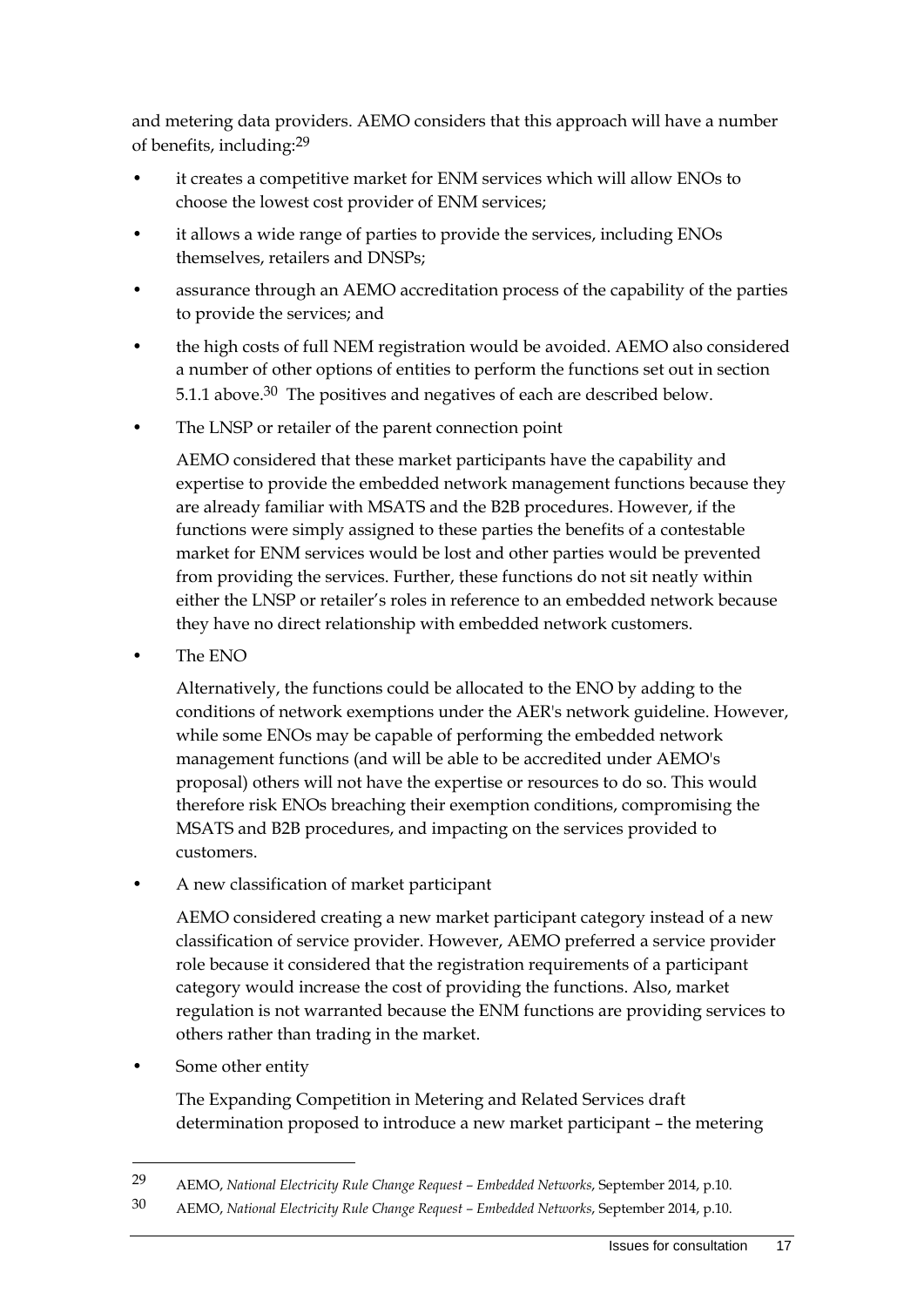coordinator – that will take on the current roles and responsibilities of the responsible person. This proposed market participant could be assigned some of these functions. However, the proposed metering coordinator role primarily relates to coordinating accredited service providers, such as metering data providers, to undertake functions for customers, not performing functions themselves.

#### **Question 2 Who should perform these functions?**

- a) Should a new accredited service provider role (the ENM) be created to perform all or some of these functions as proposed by AEMO?
- b) What, if any, functions should be performed by an existing party? And if so, which existing party? What would the advantages be of an existing party performing some of the functions?
- c) Alternatively, if a new ENM role is not created, who should perform the functions identified by AEMO? What would the advantages be of other parties performing the functions?

#### **5.3 Implementation issues**

Notwithstanding the issues described above, this section focuses on the implementation of AEMO's proposed ENM role as a new accredited service provider. It raises questions around the following issues:

- When is an ENM required?
- Accreditation and governance of ENMs
- Who can be an ENM?
- Transitional issues
- The ENM market

#### **5.3.1 When is an ENM required?**

AEMO proposes to make use of the AER network exemption threshold for the purpose of determining when an ENM is required for an embedded network. The network exemption thresholds are set at the AER's discretion.

AEMO proposes that all ENOs that require a registrable or individual exemption under the AER's network guideline be required to appoint an ENM.<sup>31</sup> ENOs eligible for deemed exemptions would not be required to appoint an ENM. As the requirement for an ENM to be appointed would be a condition of exemption under the AER's network guideline, failure to comply could be addressed by the AER as a breach of an exemption condition.32

<sup>31</sup> AEMO proposes to implement this via a requirement in the NER that the AER must not grant a registrable or individual exemption unless an ENM is appointed and maintained for the embedded network.

<sup>32</sup> AEMO, *National Electricity Rule Change Request – Embedded Networks, September 2014*, p.11.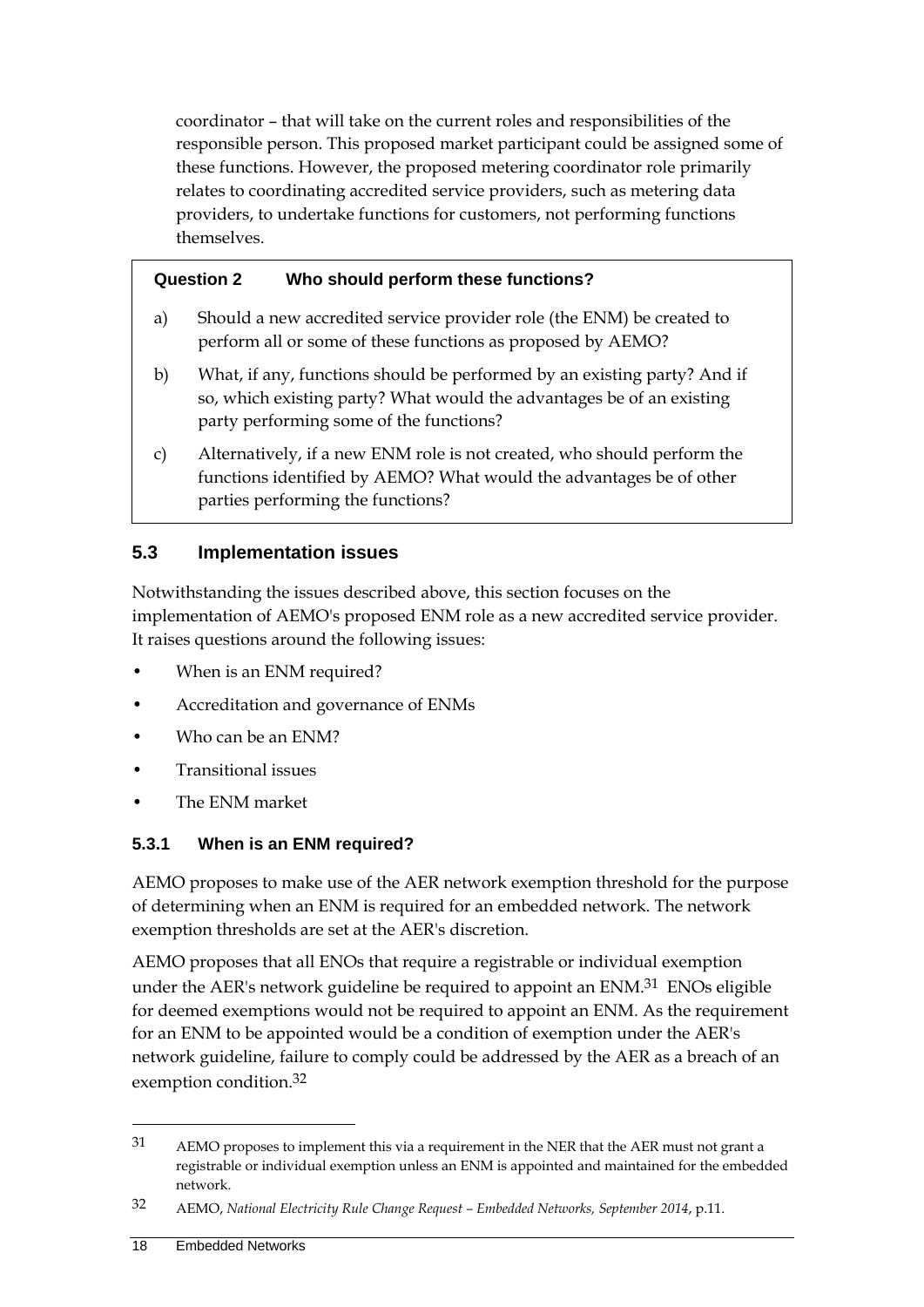Under the proposed rule the threshold for appointment of an ENM would be determined by the AER and set out in the network guideline, which specifies when an ENO requires a registrable or individual exemption. For example, under the current network guideline, the AER specifies that the deemed exemption class covers small industrial/commercial networks with fewer than ten customers, residential apartment complexes with fewer than ten customers and holiday caravan parks and other small incidental supplies. Embedded networks that do not fall into these categories will require a registered or individual exemption. However, the AER has discretion over these thresholds.<sup>33</sup> Consequently, under AEMO's proposal the AER will also have discretion over the threshold for ENOs to appoint an ENM.

For those jurisdictions which have regulatory arrangements which allow for access to retail market offers (currently Victoria, South Australia and New South Wales), the AER's network guideline provides that if an embedded network customer seeks access to a retail market offer, an existing deemed exemption becomes registrable. This in turn will trigger the appointment of an ENM under AEMO's proposed framework. This means that even customers within embedded networks subject to deemed exemptions will be able to access an ENM when they need to do so to facilitate them to become on-market.

#### **Question 3 When is an ENM required?**

- a) Should all registrable and individual embedded networks be required to appoint an ENM? What are the advantages of such a requirement?
- b) Should deemed embedded networks be required to appoint an ENM?
- c) Is another threshold appropriate?

1

d) Should the threshold for appointing an ENM be a matter for the AER under the network guideline? Should the NER provide factors for the AER to consider when setting the threshold?

#### **5.3.2 Accreditation and governance of an ENM**

Under the proposed rule an ENM must be accredited by AEMO. AEMO proposes to establish and maintain ENM service level requirements, accreditation checklists and guidelines for accreditation applicants. Further, only an accredited ENM will be able to provide ENM services. AEMO proposes that this requirement be classified a civil penalty provision.

AEMO proposes that the capabilities required of an ENM to gain accreditation include:

- a detailed understanding of the NER, procedures relating to the function of an ENM and the carrying out of embedded network services;
- a detailed understanding of the participant role relationships and obligations that exist between the ENMs, FRMPs, DNSP and AEMO;

<sup>33</sup> As described in section 2.3.1, the NEL and the NER direct the AER that NSP exemptions should be in accordance with the NEO.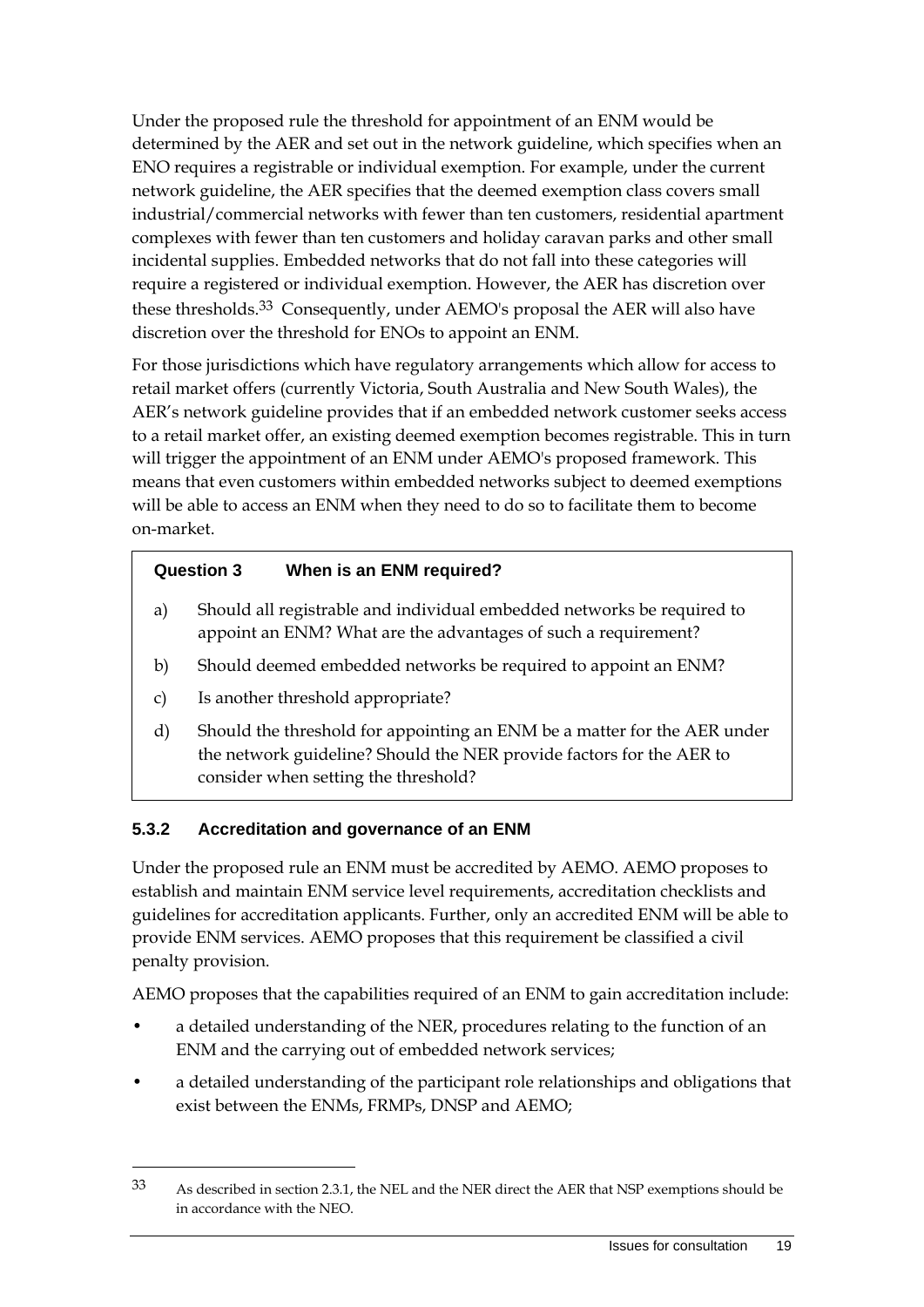- a detailed understanding of subtractive metering arrangements as they relate to market settlements; and
- maintaining interfaces (for example, web browsers) to give capabilities to support B2B procedures and support MSATS procedures for maintenance of NMI standing data.

AEMO proposes to undertake periodic reviews to assess ENMs' compliance with the above requirements. All scheduled reviews will be through a centralised review process to be established by AEMO and will be undertaken at the ENM's own cost. Reviews should be no more frequently than annually.

As noted above, the compliance requirements for ENMs would include an obligation to comply with the relevant provisions of the NER, MSATS procedures, and B2B procedure. Where AEMO identifies non-compliance, the ENM would be required to take corrective action. Options available to AEMO in the event of breach or lack of adequate corrective action would be:

- suspension of the ENM, or a reduction in the scope of its accreditation, until the required corrective action is taken; or
- loss of accreditation of the ENM.

| Accreditation and governance of an ENM<br><b>Question 4</b>                                     |
|-------------------------------------------------------------------------------------------------|
| Are the proposed requirements appropriate?                                                      |
| Are any other requirements needed for the accreditation and governance of<br>ENM <sub>s</sub> ? |

- c) Are any of the requirements proposed by AEMO not necessary for the accreditation and governance of ENMs?
- d) Should the requirement to have ENM services provided by an accredited ENM be classified as a civil penalty provision?

#### **5.3.3 Who can be an ENM?**

AEMO proposes that any party that meets the accreditation requirements can become an ENM.34 This will provide for a wide range of potential ENMs, both existing participants and new entrant businesses.

It would be possible for ENOs to undertake these functions themselves if they apply to AEMO to be accredited as an ENM and can establish that they meet the requirements.

AEMO proposes that to ensure a level playing field, any ENM activities undertaken by a registered DNSP should be ring-fenced from its regulated business activities.<sup>35</sup> However, AEMO does not propose changes to the current ring-fencing arrangements

<sup>34</sup> AEMO, *National Electricity Rule Change Request – Embedded Networks, September 2014*, p.9.

<sup>35</sup> AEMO, *National Electricity Rule Change Request – Embedded Networks, September 2014*, p.10.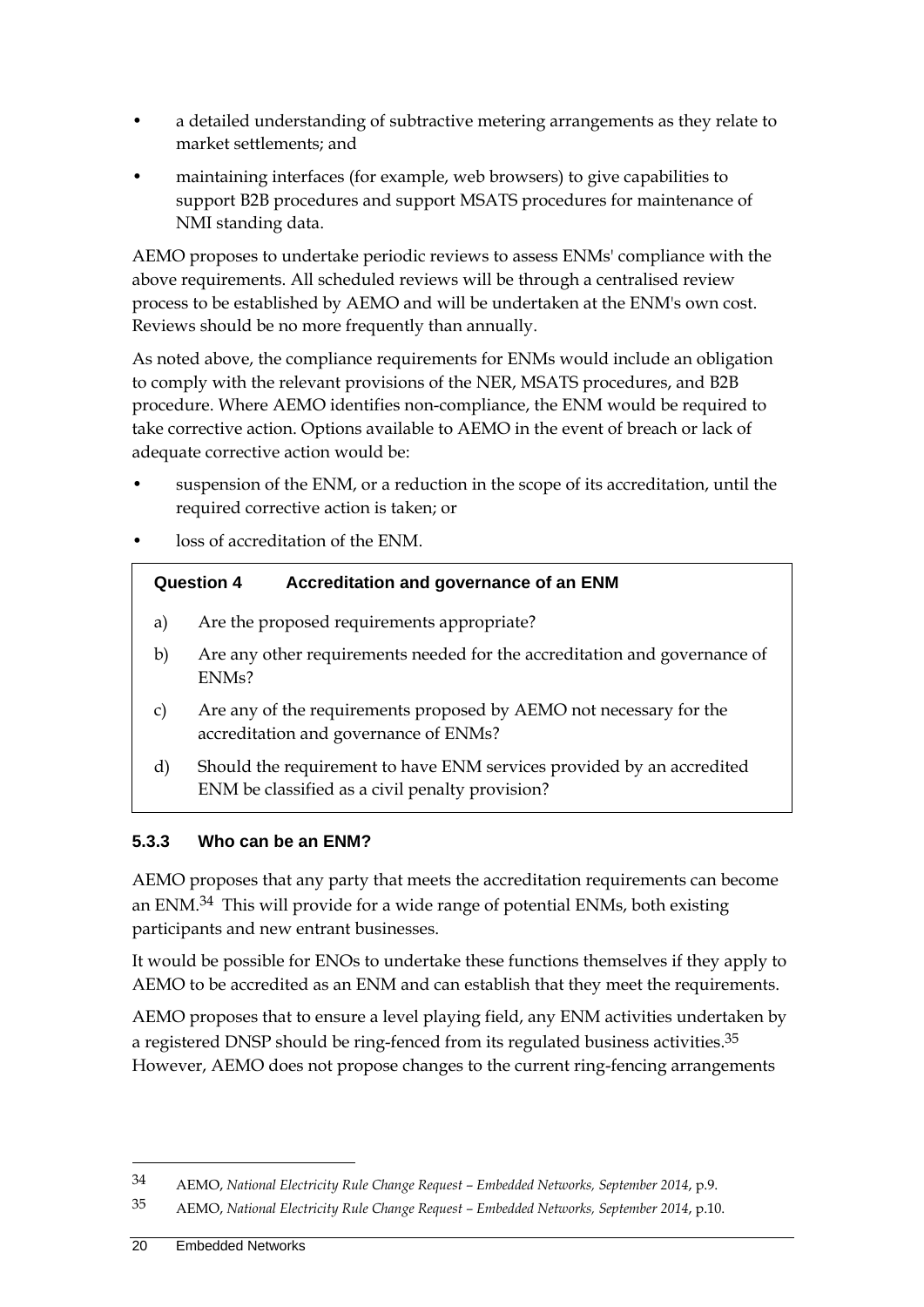in the NER, which allow the AER to decide (subject to the NEO) which DNSP activities must be ring-fenced.36

The Commission recently considered the ring-fencing arrangements in the Expanding Competition in Metering and Related Services draft determination. The Commission proposed that the AER should continue to select which DNSP activities are to be ring-fenced because this will provide the AER with the flexibility to determine what ring-fencing measures are most appropriate, having regard to the services being provided.37 This could include ring-fencing of ENM services.

### **Question 5 Who can be an ENM**

- a) Should any party be prevented from becoming an ENM?
- b) Should the AER be able to determine the ring-fencing arrangements for ENM services?

### **5.3.4 Transitional issues**

#### **Grandfathering**

AEMO proposes that existing embedded networks with registrable or individual exemptions be allowed two years from the commencement of the rule to appoint an ENM. This will allow existing ENOs sufficient time to budget any additional costs and undertake a tender process to appoint an ENM or develop the systems and expertise to be accredited as an ENM themselves. AEMO proposes that this arrangement be implemented through the AER's network guideline and expects that the AER will consider the appropriate transitional period for these sites to have completed the appointment of an ENM, recognising the commercial processes that may be involved.38

#### **Question 6 Grandfathering**

- a) Taking into account potential implementation timing, how long should ENOs with current registrable or individual network exemptions be provided to appoint an ENM?
- b) Should the transition period be set in the AER's network guideline or within the NER?

#### **Transitional provisions**

Implementation of the proposed rule would require AEMO to make changes to its existing procedures and systems. To implement the proposed rule in a timely manner, AEMO requests transitional provisions requiring it to amend the:

<sup>36</sup> Clause 6.17 of the NER.

<sup>37</sup> AEMC, *Draft Rule Determination National Electricity Amendment (Expanding competition in metering and related services) Rule 2015*, March 2015, p.228.

<sup>38</sup> AEMO, *National Electricity Rule Change Request – Embedded Networks, September 2014*, p.13.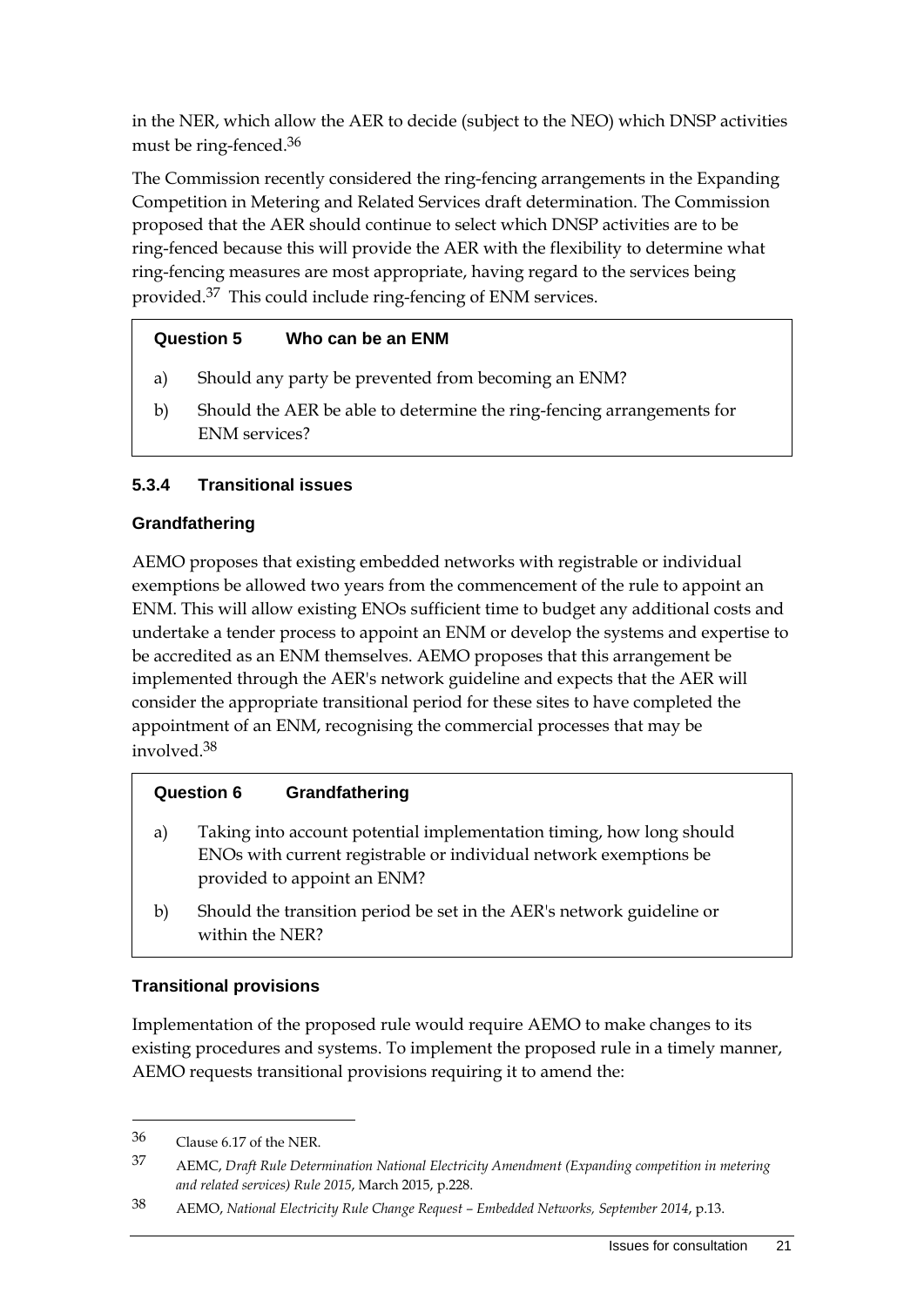- MSATS procedures;
- Metrology procedures; and
- B2B procedures (in accordance with a recommendation from the information exchange committee).

The proposed rule also requires AEMO to develop the ENM service level procedures. The proposed transitional provisions would deem any consultation steps for the development of the new service level procedures and other relevant procedure changes prior to the rule commencement date to have been validly undertaken under the NER consultation procedures for the purposes of the transitional requirement.

### **Question 7 Transitional provisions**

- a) Are the proposed transitional provisions appropriate?
- b) Are any other transitional arrangements necessary to facilitate the implementation of the proposed rule?

#### **Implementation timing**

AEMO has not proposed a timeframe for implementation of the proposed rule. However, AEMO considers that there are potential synergies in the timing of the proposed changes with other recommendations arising out of the Power of Choice review, particularly how these might be related to the costs of software systems changes.39

The Commission and AEMO have been working together to develop an implementation work plan for the Power of Choice recommendations, which AEMO is currently consulting on with stakeholders. Of particular relevance to the implementation of this rule change is the Expanding Competition in Metering and Related Services rule change, the Meter Replacement Processes rule change and the Implementation advice on the Shared Market Protocol.

The second phase of implementation of Power of Choice initiatives includes the Multiple Trading Relationships and Demand Response Mechanism rule changes, if these rule changes are made by the Commission. These rule changes are not likely to be able to be coordinated with the above projects as the timeframes for these rule changes will be significantly different.

#### **Question 8 Implementation timing**

a) Are there potential synergies available from implementing the proposed rule in co-ordination with the Expanding Competition in Metering and Related Services rule change, the Meter Replacement Processes rule change and/or the advice on the Shared Market Protocol? If so, to what extent?

<sup>39</sup> AEMO, *National Electricity Rule Change Request – Embedded Networks,* September 2014, p.20.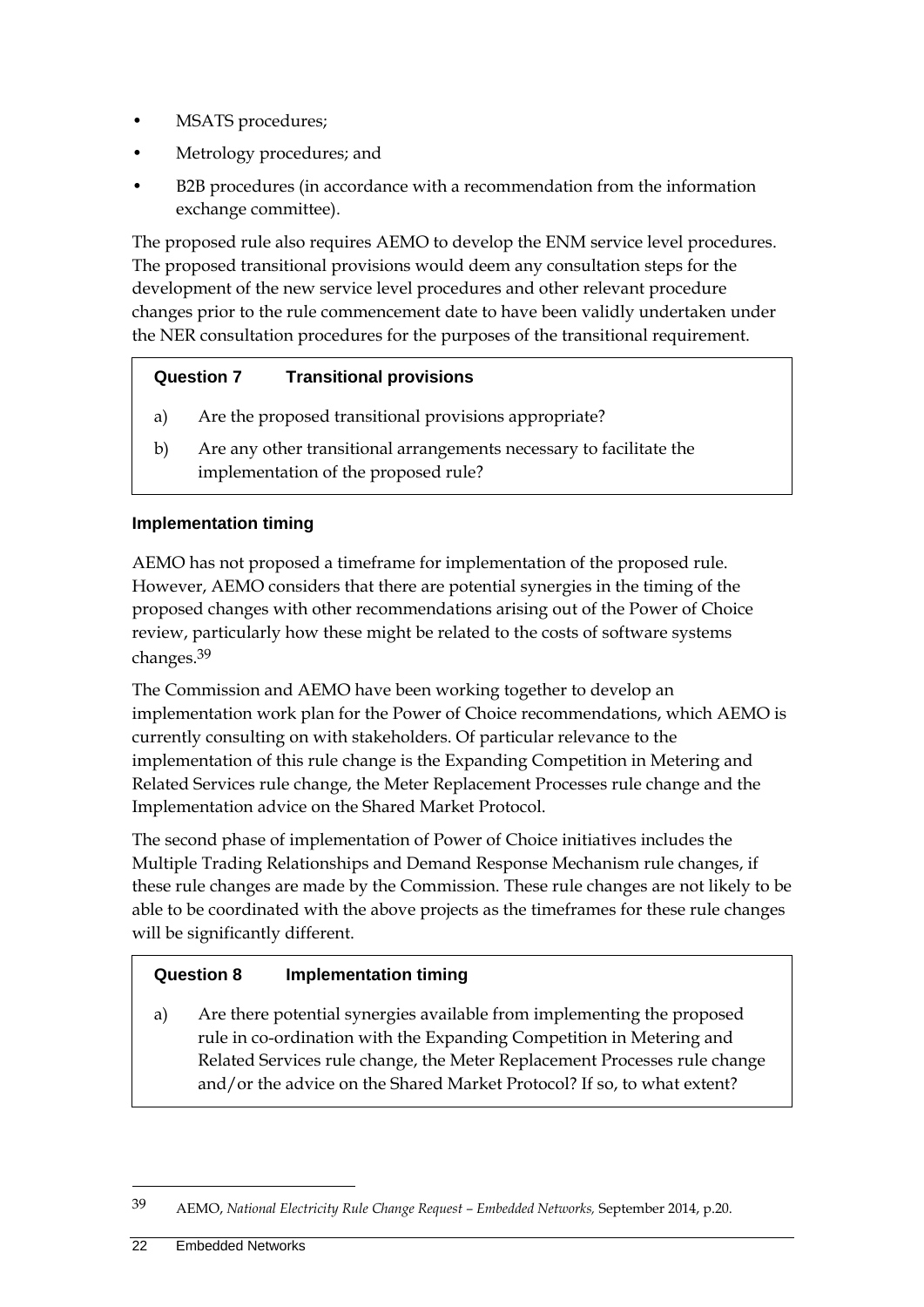### **5.3.5 Competition in the ENM market**

AEMO anticipates that a number of the existing ENO businesses will become accredited as ENMs and offer to carry out ENM services to other ENOs. Many ENOs would either have, or could readily develop, the skills and systems required to undertake the specified tasks without major additional costs. Many existing market participants such as retailers and NSPs may also be able to realise the opportunities from providing ENM services to embedded network owners.

To ensure that there are ENMs available at the commencement date of the rule, AEMO proposes that for six months from that date, existing market customers (ie retailers) and NSPs who notify AEMO that they wish to be ENMs are deemed to be ENMs.<sup>40</sup>

To assist embedded network owners/operators or controllers in appointing an ENM, AEMO will maintain a list of accredited ENMs on its website.

#### **Question 9 Competition in the ENM market**

- a) Will AEMO's proposed six month deeming of ENMs assist ENOs in finding an ENM or aid in the development of ENMs?
- b) Are any other regulatory arrangements necessary to facilitate competition in the provision of ENM services?
- c) Are retailers, NSPs, ENOs or other parties likely to seek to provide ENM services?

#### **5.4 Consequential or corresponding changes to the NERR**

AEMO's rule change request includes a proposed rule in relation to the NER. The Commission may make changes to the NERR where it considers such changes are necessary or consequential, or are corresponding to the rule change request.<sup>41</sup>

When an embedded network child customer goes on-market it will become the customer of a registered retailer who is currently operating in the market, subject to the NERL and not conditions of the AER's retail guideline. A range of retail market issues may therefore arise which may be appropriate to consider as part of the assessment of this rule change request. These include:

Standing offers: A standing offer must be made to small customers<sup>42</sup> at the 'standing offer prices' under the retailer's form of standard retail contract. However, under AEMO's proposal the retailer will not be charging the customer for network services and therefore offering standing offer prices, which include a network component, may not be possible. Further, the retailer's form of standard retail contract43 is premised on market customers having a DNSP (via a connection contract) and includes requirements relating to the DNSP which do

<sup>40</sup> AEMO, *National Electricity Rule Change Request – Embedded Networks*, September 2014, p.13.

<sup>41</sup> NEL s. 91B.

<sup>42</sup> NERL s. 22(1).

<sup>43</sup> Contained in Schedule 1 of the NERR.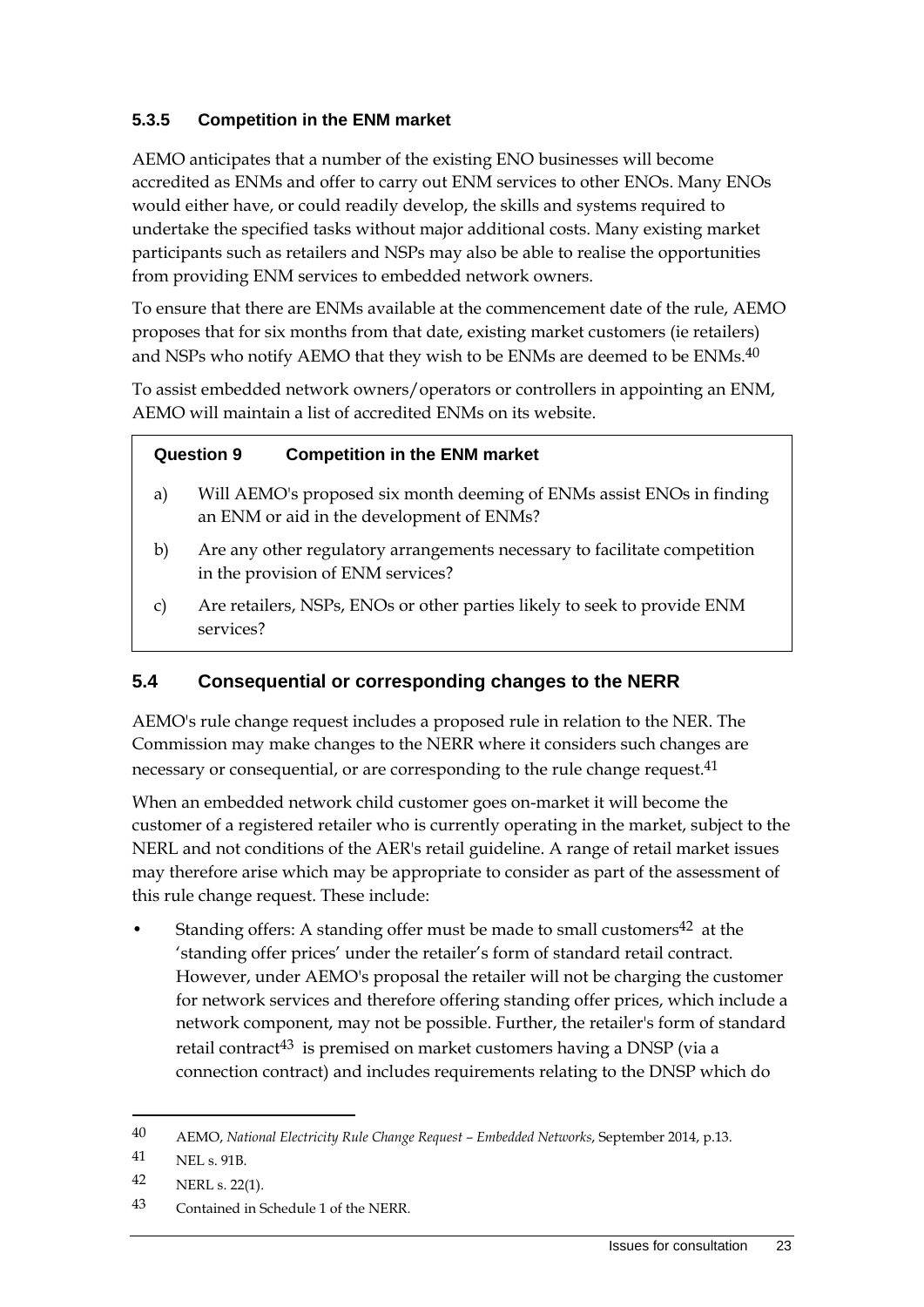not accommodate the relationship an embedded network customer has with the ENO.

- Explicit informed consent: The NERL sets out the transactions that require explicit informed consent, including the transfer of a customer from one retailer to another. In this case a retailer is defined as a person holding a retail authorisation, and therefore does not include ENOs. A retailer would therefore not need to obtain explicit informed consent to transfer a customer from an ENO and an ENO would not need explicit informed consent to transfer a customer from an authorised retailer.
- Content of bills: rule 25 of the NERR requires a retailer to prepare a bill so that a small customer can easily verify that the bill conforms to their customer retail contract and includes the tariffs and charges applicable to the customer. However, under AEMO's proposal, a retailer will not have access to, or be billing for network charges.
- Re-energisation: The re-energisation provisions under rules 121 and 122 assume there is a DNSP to re-energise customers' premises in specific situations. These do not accommodate the ENO's role in re-energisation.

#### **Question 10 Consequential or corresponding changes to the NERR**

- a) How should the potential corresponding issues in the NERR be addressed?
- b) Are there are other necessary, consequential or corresponding changes to the NERR that may be relevant to the making of the proposed rule?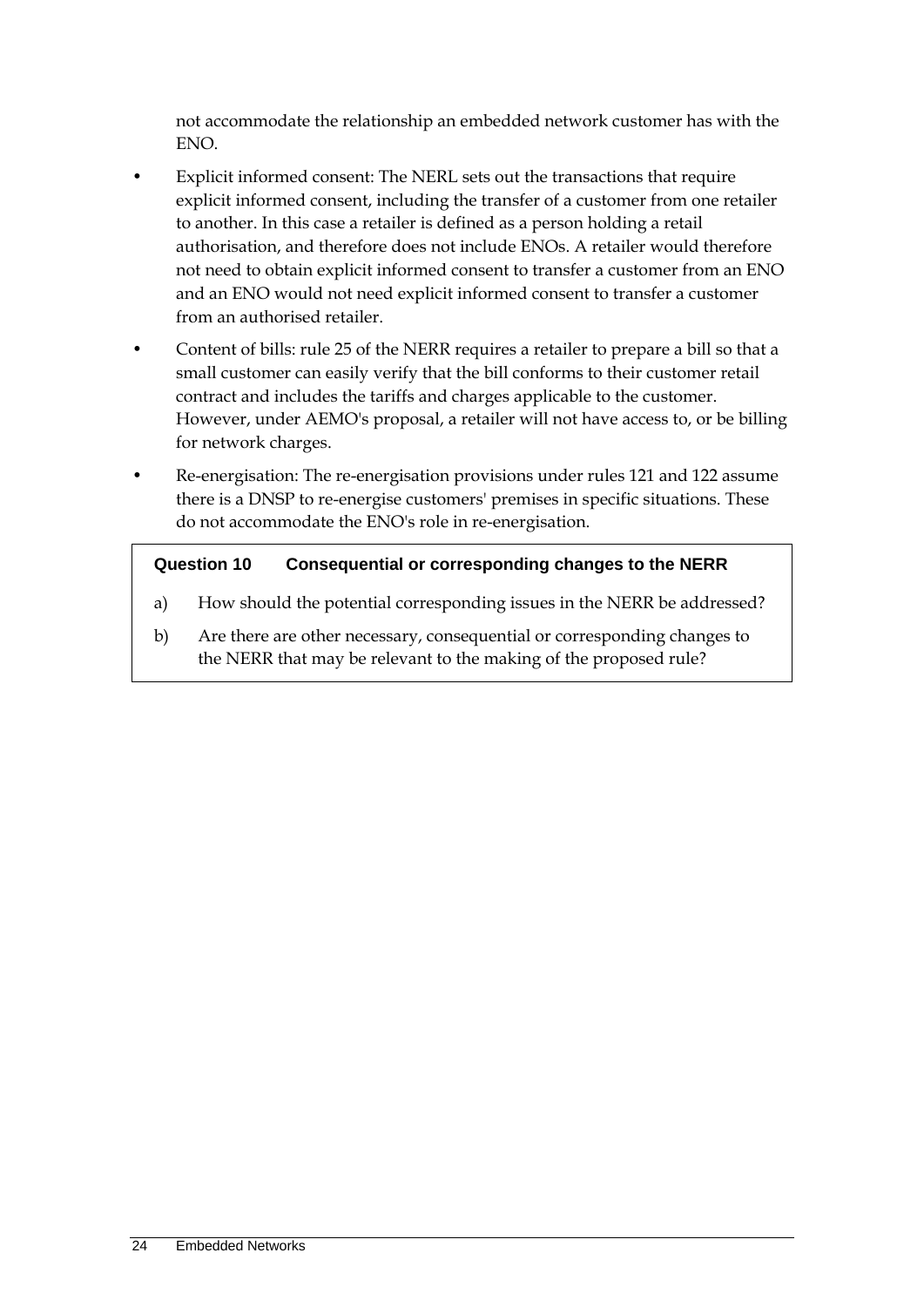# **6 Lodging a submission**

The Commission has published a notice under s. 95 of the NEL for this rule change request inviting written submission. Submissions are to be lodged online or by mail by 2 July 2015 in accordance with the following requirements.

Where practicable, submissions should be prepared in accordance with the Commission's Guidelines for making written submissions on rule change proposals.44 The Commission publishes all submissions on its website subject to a claim of confidentiality.

All enquiries on this project should be addressed to Ben Davis on (02) 8296 7800.

### **6.1 Lodging a submission electronically**

Electronic submissions must be lodged online via the Commission's website, www.aemc.gov.au, using the "lodge a submission" function and selecting the project reference code "ERC0179". The submission must be on letterhead (if submitted on behalf of an organisation), signed and dated.

### **6.2 Lodging a submission by mail**

The submission must be on letterhead (if submitted on behalf of an organisation), signed and dated. The submission should be sent by mail to:

Australian Energy Market Commission PO Box A2449 Sydney South NSW 1235

Or by fax to (02) 8296 7899.

1

The envelope must be clearly marked with the project reference code: ERC0179.

<sup>44</sup> This guideline is available on the Commission's website.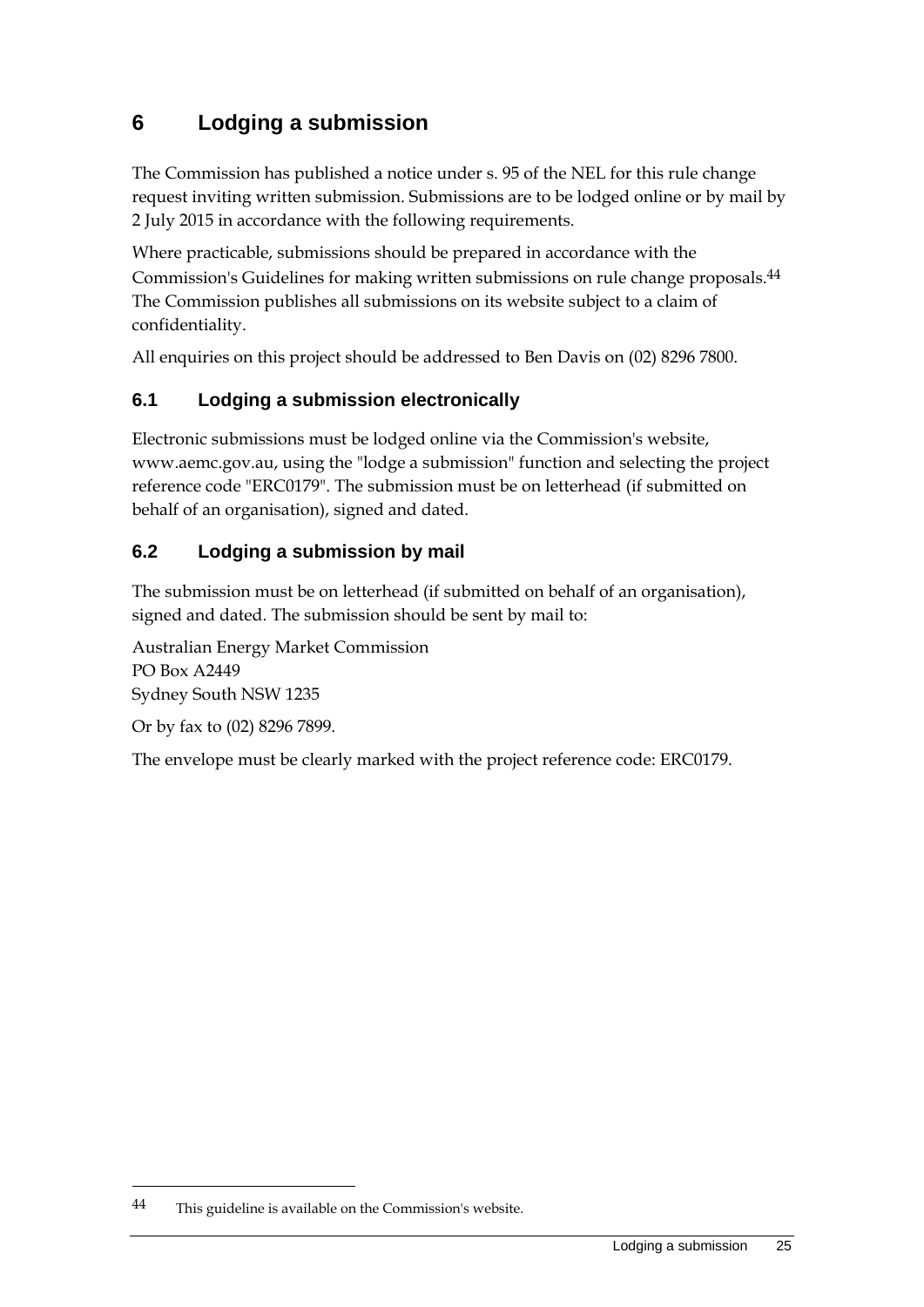# **Abbreviations**

| <b>ACT</b>   | <b>Australian Capital Territory</b>        |
|--------------|--------------------------------------------|
| <b>AEMC</b>  | <b>Australian Energy Market Commission</b> |
| <b>AEMO</b>  | Australian Energy Market Operator          |
| <b>AER</b>   | Australian Energy Regulator                |
| Commission   | See AEMC                                   |
| <b>DNSP</b>  | distribution network service provider      |
| EIC          | Explicit informed consent                  |
| <b>ENM</b>   | embedded network manager                   |
| <b>ENO</b>   | embedded network operator                  |
| <b>FRMP</b>  | financially responsible market participant |
| <b>LNSP</b>  | local network service provider             |
| <b>MSATS</b> | Market Settlement and Transfer Solutions   |
| <b>MTR</b>   | multiple trading relationships             |
| <b>NEL</b>   | National Electricity Law                   |
| <b>NEM</b>   | National Electricity Market                |
| <b>NEO</b>   | national electricity objective             |
| <b>NERL</b>  | National Electricity Retail Law            |
| <b>NERR</b>  | National Electricity Retail Rules          |
| <b>NMI</b>   | national metering identifier               |
| <b>NSP</b>   | network service provider                   |
| <b>NSW</b>   | New South Wales                            |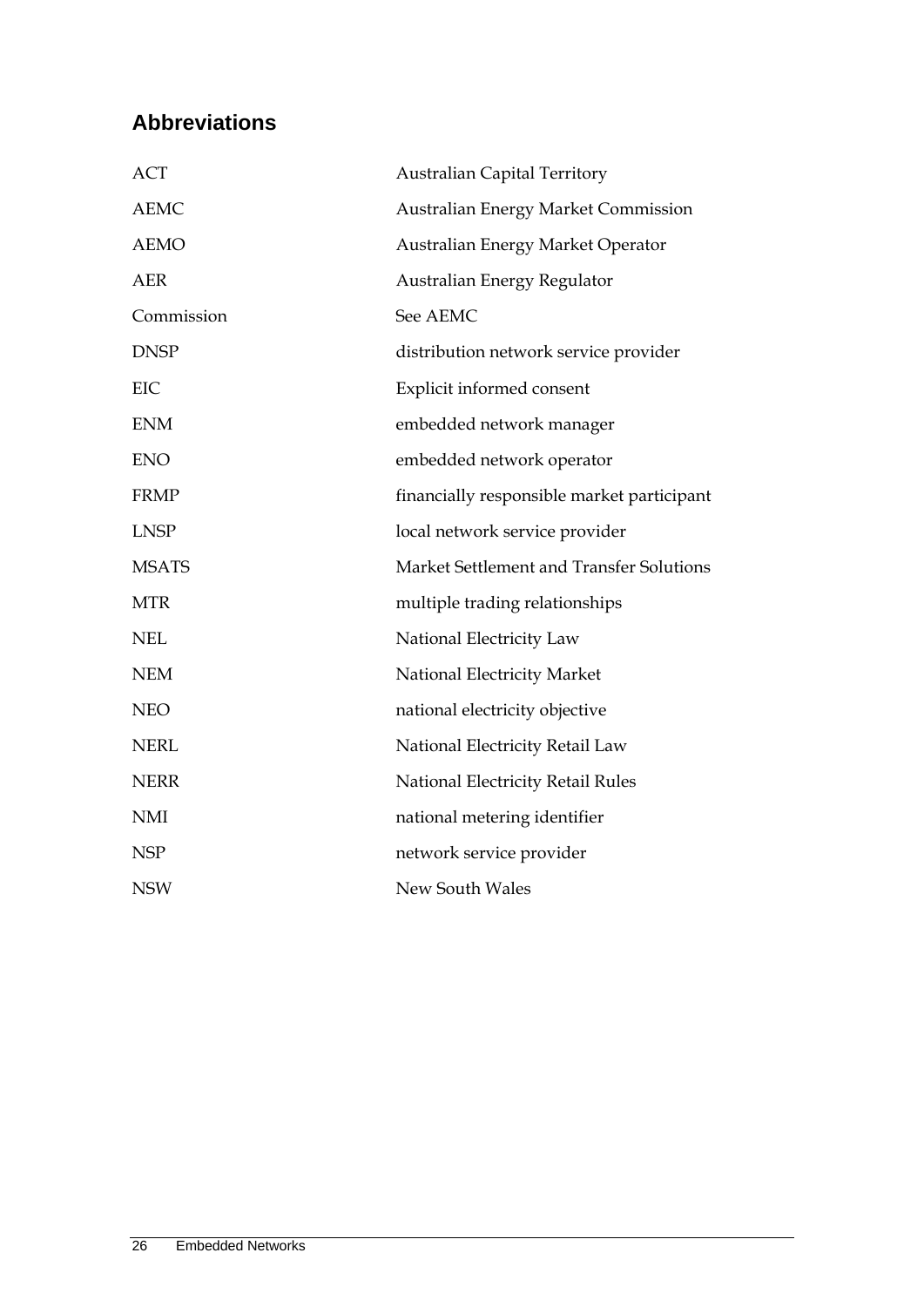# **Appendix A Conditions under the AER's network guideline**

The specific conditions that apply to each embedded network depend on the type of exemption required. The conditions relate to five key areas:

- 1. safety;
- 2. dispute resolution;
- 3. network charging;
- 4. metering; and
- 5. access to retail market offers.

For more detail on the specific conditions and the applicability of each to the different categories of network exemption see the AER's network guideline.45

#### **1. Safety**

All embedded networks must, at all times, be installed, operated and maintained in accordance with all applicable requirements (within the jurisdiction in which the network is located) for the safety of persons and property. This includes, where relevant, an industry code or guideline otherwise applicable to a network service provider providing similar services.

The exempt party is also required to co-operate with reasonable requests for information from LNSPs, maintain safety plans, be capable of load shedding in emergency situations and be capable of shutting down or disconnecting local generation in the event of loss of supply from the LNSP's network.

Where notified by a customer of the existence of a requirement to maintain supply for life support equipment ('life support customer'), the exempt party must promptly notify the LNSP of the existence of a life support requirement in accordance with the reasonable requirements of the LNSP. Further, the exempt party must not disconnect supply to a life support customer without making arrangements for the safety of that life support customer.

#### **2. Dispute resolution**

The exempt party must have in place dispute resolution procedures which customers can access at no cost or on a fee for service basis. The process must be of a type ordinarily applicable to disputes of the kind, be reasonably accessible, timely, binding on the parties to the dispute and not subject to excessive or unnecessary costs nor to costs disproportionate to the amount in dispute.

#### **3. Network charging**

<u>.</u>

Network charges being passed through from the LNSP may be apportioned to each customer in a embedded network on a 'causer pays' basis in proportion to the metered

<sup>45</sup> AER, *Electricity Network Service Provider Registration Exemption Guideline*, August 2013, available at http://www.aer.gov.au/sites/default/files/AER%20electricity%20NSP%20registration%20exemp tion%20guideline%20-%2027%20August%202013\_0.PDF.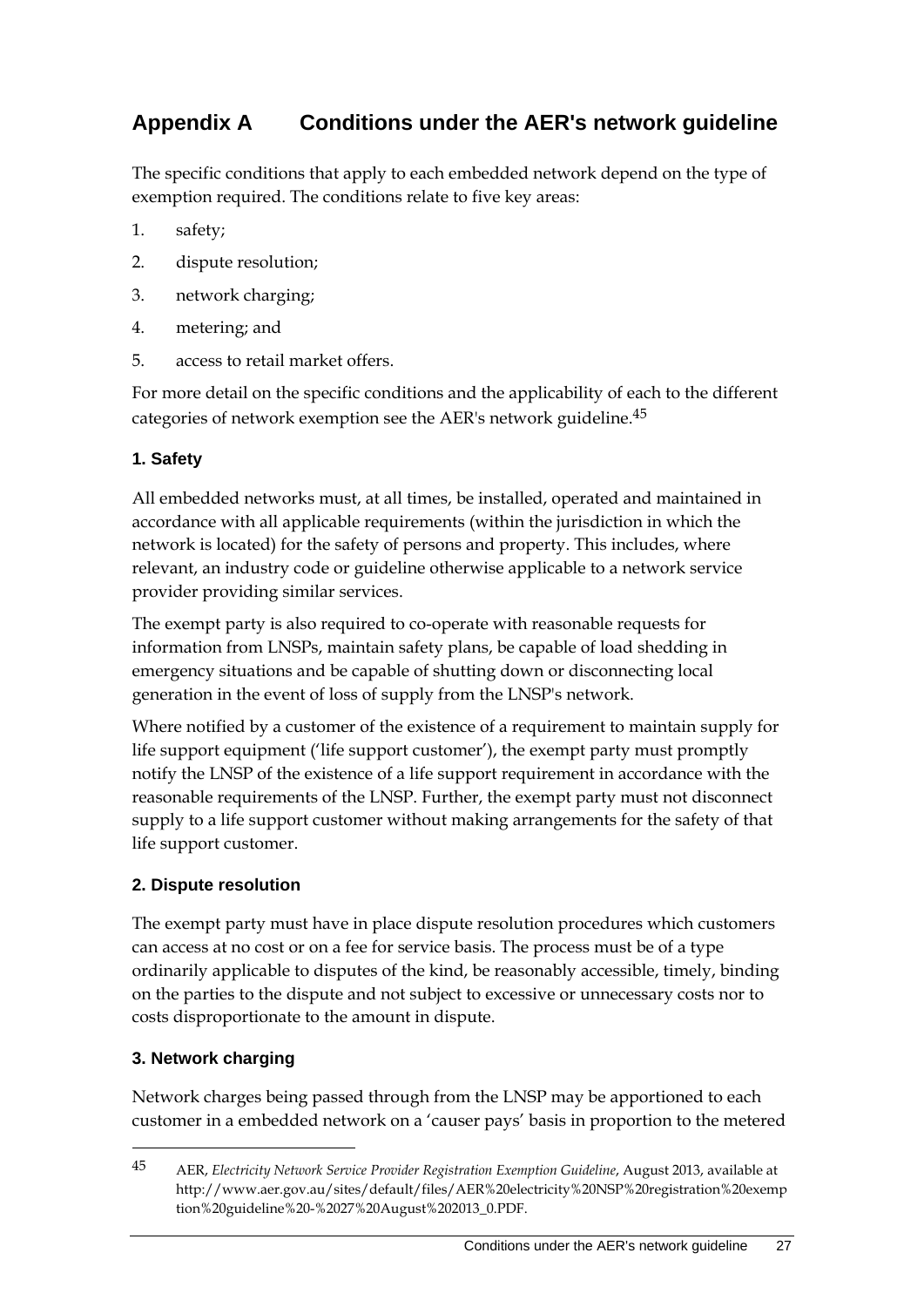energy consumption of each customer over the equivalent period. Alternatively the charges borne by each customer may be determined on a 'shadow price' basis. In this context a 'shadow price' requires charging each customer a tariff no greater than the tariff that would have applied had that customer obtained supply directly from the LNSP.

Network charges for the internal network are generally not permitted.

#### **4. Metering**

All meters used for the measurement of electrical energy whether delivered to, or exported by, a customer must comply with the requirements of the *National Measurement Act 1960* (Cth) and regulations made under that Act for electricity meters and sub-meters and with the requirements set out in Schedule 7.2 of the NER.

#### **5. Access to retail market offers**

In South Australia, Victoria and New South Wales the exempt party must not block customers accessing retail market offers. The exempt party must provide information regarding the parent NMI upon request, not impose unfair or unreasonable terms on the customer, and provide reasonable access to the customer's metering installation within the embedded network.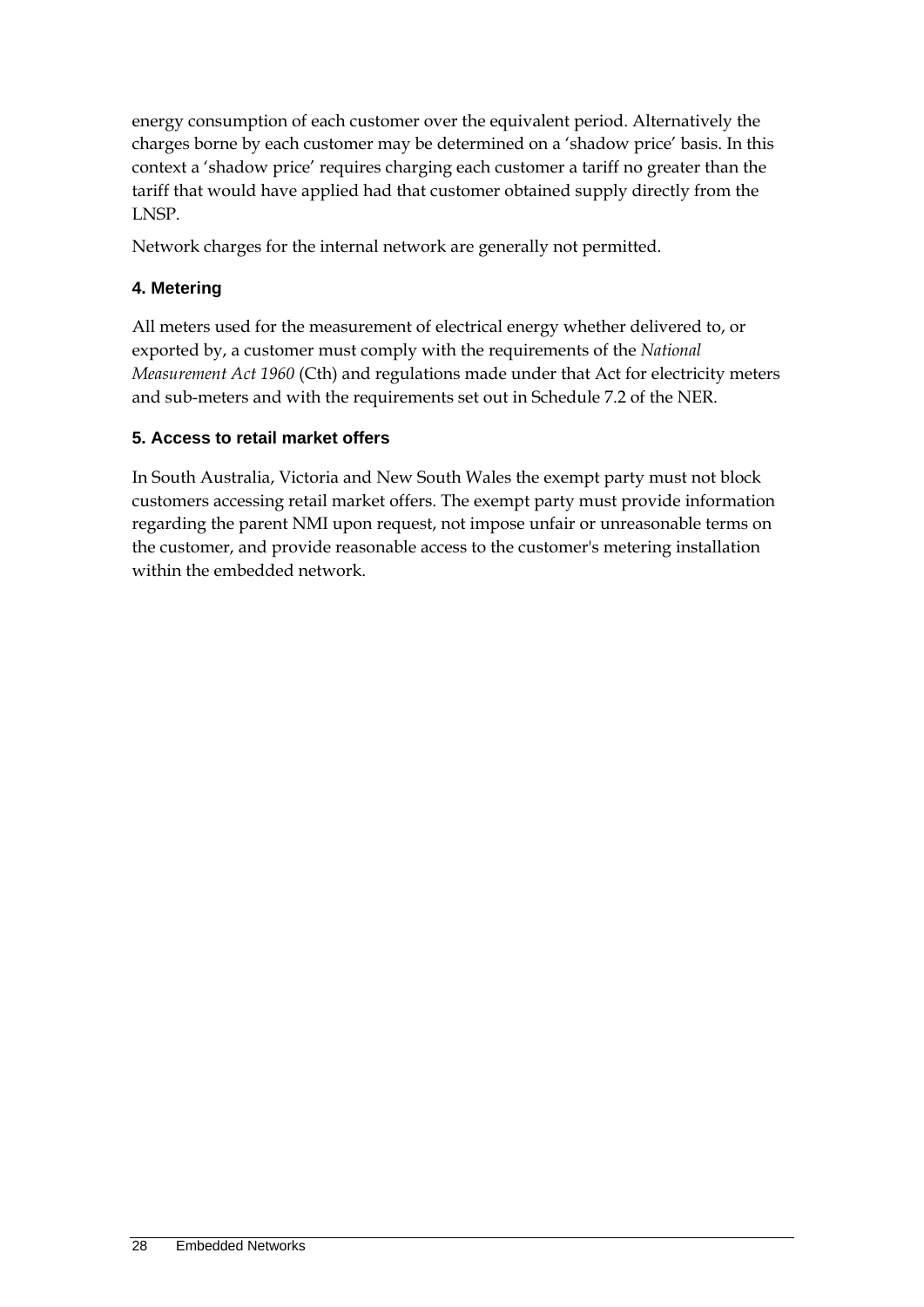# **Appendix B Conditions under the AER's retail guideline**

The specific conditions that apply to each embedded network depend on the type of exemption required. The conditions relate to five key areas:

- 1. consumer protections;
- 2. information requirements;
- 3. retail pricing;
- 4. access to retail market offers; and
- 5. dispute resolution.

The conditions generally attempt to mirror the rights that embedded network customers would have if the exempt seller was subject to the NERL and NERR. For more detail on the specific conditions and the applicability of each to the different categories of exempt seller see the AER's retail guideline.46

#### **1. Consumer protections**

The consumer protection conditions relate to a wide variety of issues including:

- obligation to supply;
- provision of flexible payment options;
- regularity of bills;
- application of government concession and rebate schemes;
- requirements for life support customers;
- termination of supply contracts;
- estimation of bills; and
- reasonable payment periods.

#### **2. Information requirements**

The exempt seller is required to provide information to customers at the commencement of supply regarding the customers' access to retail markets, contact details for complaints and inquiries, the terms and conditions of the exemption and the rights the customer has within the exemption.

#### **3. Retail pricing**

<u>.</u>

For small customers where access to retail market offers is not available, or is not cost-effective to provide, the price to that customer may not be higher than the standing offer price that would otherwise be charged by the local retailer.

<sup>46</sup> AER, *AER (Retail) Exempt Selling Guideline, Version 3*, April 2015, available at http://www.aer.gov.au/sites/default/files/AER%20%28Retail%29%20Exempt%20Selling%20Gui deline%20-%20version%203.pdf.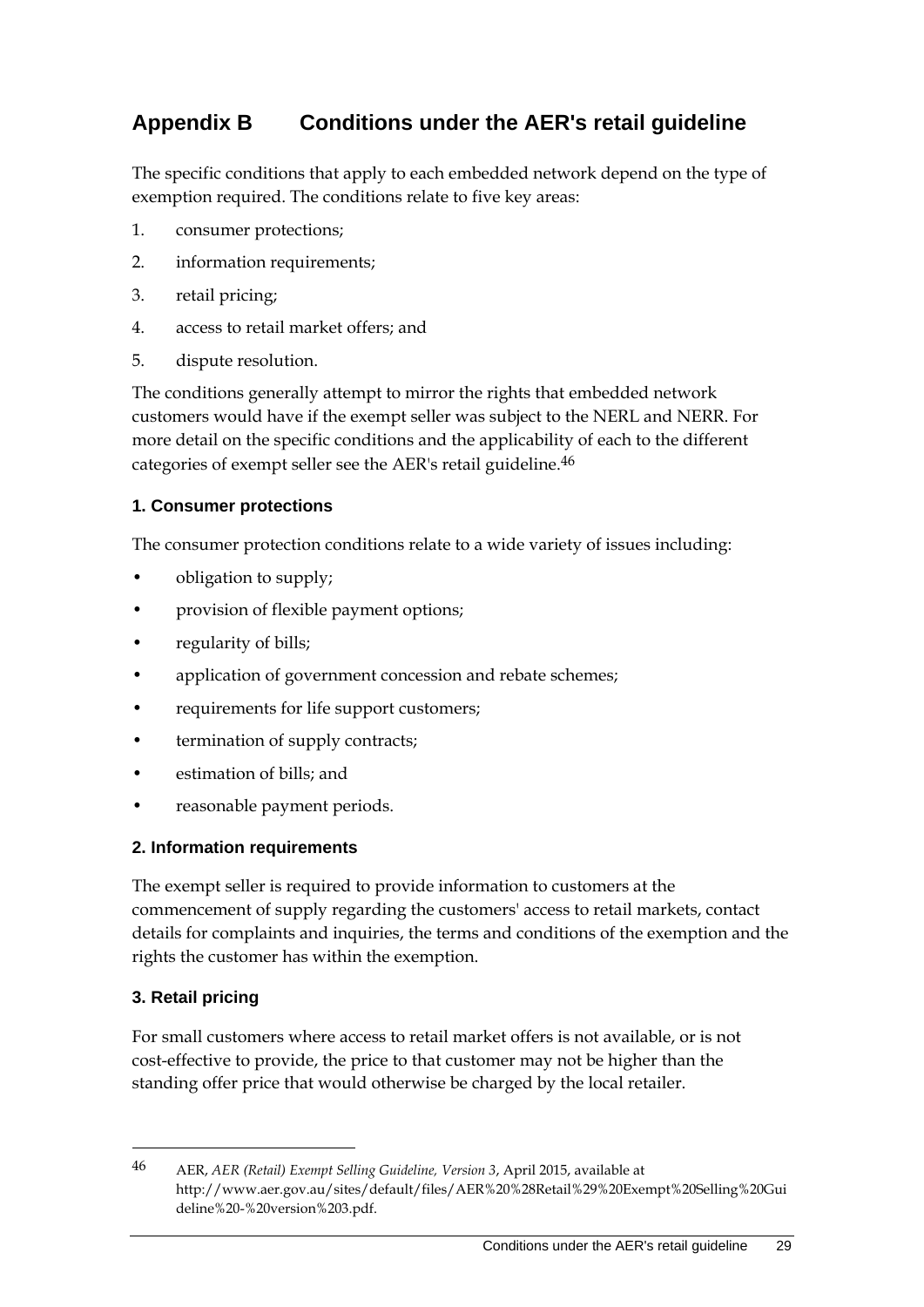#### **4. Access to retail market offers**

In South Australia, Victoria and New South Wales the exempt party must not discourage or prevent embedded network customers from accessing retail market offers. The exempt party must not: require a customer to waive their ability to choose a retailer, unreasonably hindering their efforts to find another retailer and unreasonably hindering any metering or network changes required to enable choice of retailer.

#### **5. Dispute resolution**

Where disputes arise the exempt seller must make reasonable endeavours to resolve the dispute and advise the customer of rights to access to energy ombudsman schemes and other relevant external dispute resolution bodies in the relevant jurisdiction.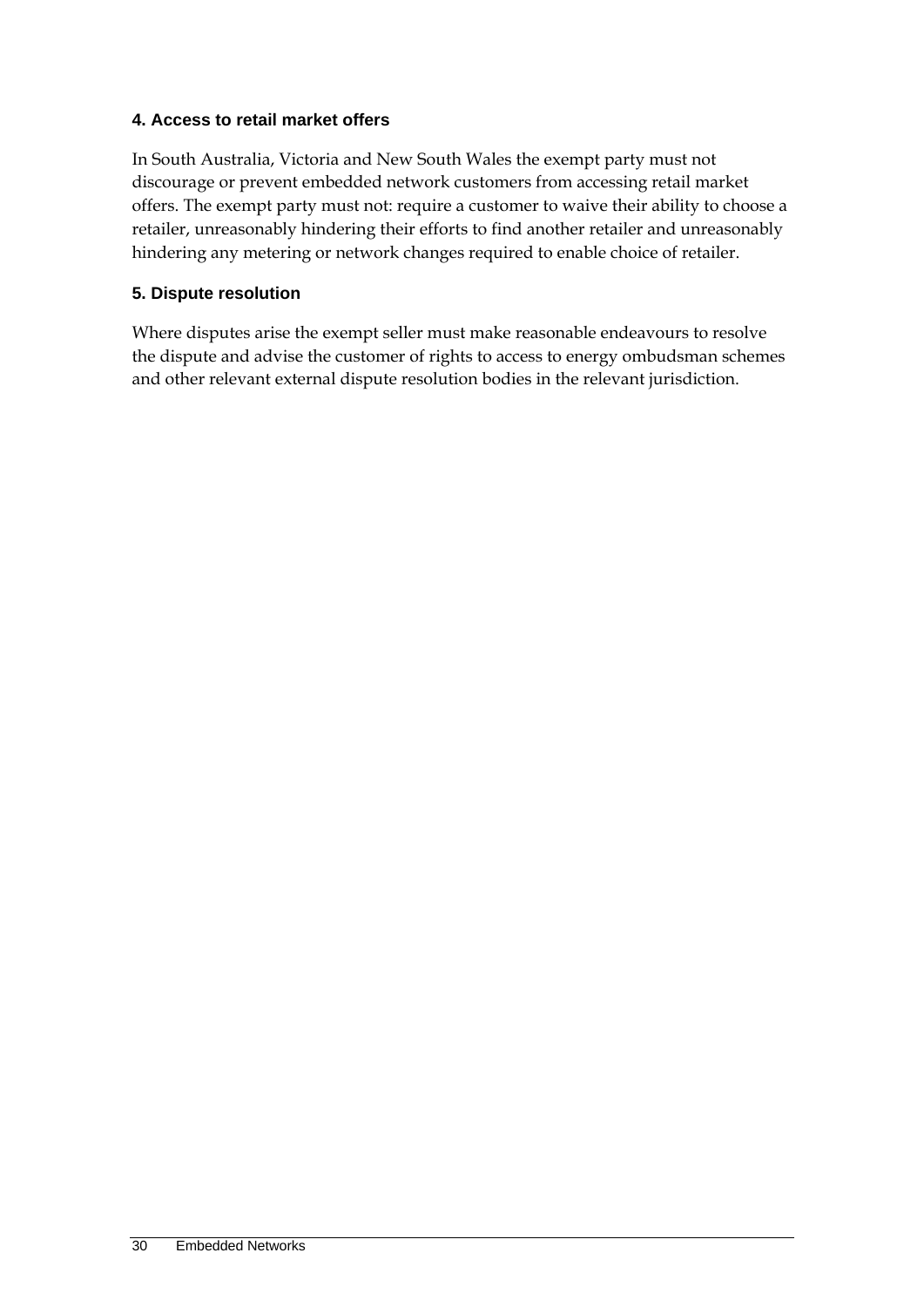# **Appendix C Jurisdiction specific requirements**

| <b>Jurisdiction</b> | Position in relation to retail competition in embedded<br>networks                                                                                                                                                                                                                                                                                                                                                                                                                                                                                                                                                                                                                                                               | Summary of relevant local or other legal instruments                                                                                                                                                                                                                                                                                                                                                                                                                                                                                                                                                                                                                                                                                                                                                                                                                                                                                                                             |
|---------------------|----------------------------------------------------------------------------------------------------------------------------------------------------------------------------------------------------------------------------------------------------------------------------------------------------------------------------------------------------------------------------------------------------------------------------------------------------------------------------------------------------------------------------------------------------------------------------------------------------------------------------------------------------------------------------------------------------------------------------------|----------------------------------------------------------------------------------------------------------------------------------------------------------------------------------------------------------------------------------------------------------------------------------------------------------------------------------------------------------------------------------------------------------------------------------------------------------------------------------------------------------------------------------------------------------------------------------------------------------------------------------------------------------------------------------------------------------------------------------------------------------------------------------------------------------------------------------------------------------------------------------------------------------------------------------------------------------------------------------|
| <b>ACT</b>          | Full retail contestability was introduced in the ACT with effect from<br>July 2003. Under the terms of the relevant Ministerial<br>declaration made under the Utilities Act 2000 (the Act), retail<br>contestability for customers in an on-supply arrangement appears<br>to be allowable (assuming consumption thresholds are met).<br>However, the position is unclear because:<br>an ACT specific clause in AEMO's Metrology Procedures<br>makes the position somewhat unclear, though the drafting of<br>the clause seems to suggest that a separately metered child in<br>an embedded network is allowable; and<br>the stated policy position referred to in MSATS does not<br>appear to be supported by legal instruments. | Under the Act, electricity services (which includes the distribution of<br>electricity though an electricity network) cannot be provided except in<br>accordance with a licence or Ministerial exemption. <sup>47</sup> The Act does not<br>otherwise regulate embedded networks.<br>In defining which customers are contestable (referred to as non-franchise<br>customers), the relevant Ministerial declaration <sup>48</sup> provides for a<br>methodology to determine such customers. The methodology:<br>includes customers occupying premises that are connected to 'a<br>distribution system or transmission system through a common meter<br>and which are supplied with electricity under the same contract, with<br>one person responsible for payment for electricity so supplied <sup><math>49</math></sup> – this<br>effectively being an embedded network; and<br>includes consumption of a person being supplied under a Resupply<br>Arrangement. <sup>50</sup> |
|                     |                                                                                                                                                                                                                                                                                                                                                                                                                                                                                                                                                                                                                                                                                                                                  | Clause 2.5.1 of the Metrology Procedure: Part A National Electricity                                                                                                                                                                                                                                                                                                                                                                                                                                                                                                                                                                                                                                                                                                                                                                                                                                                                                                             |

#### **Table C.1 Jurisdiction specific requirements**

47 Section 22(1) and (2) of the Act.

<sup>48</sup> Utilities (Non-franchise electricity customers) Declaration 2003 (No1), made under the section 18 of the Act as in force on 1 July 2007, which at the relevant time stated: The Minister may, in writing, declare a person to be a non-franchise customer in relation to the supply of electricity, gas or water to premises.

49 See clause 1(b) of the Declaration.

 $50$  Relevantly meaning an arrangement under which the costs of electricity can be passed on to others so long as the relevant premises are separately metered, the price didn't exceed what would otherwise would be chargeable directly to that customer and no other charge was levied in relation to the supply of that electricity: s. 98 of the Utilities Act 2000, as at 1 July 2003.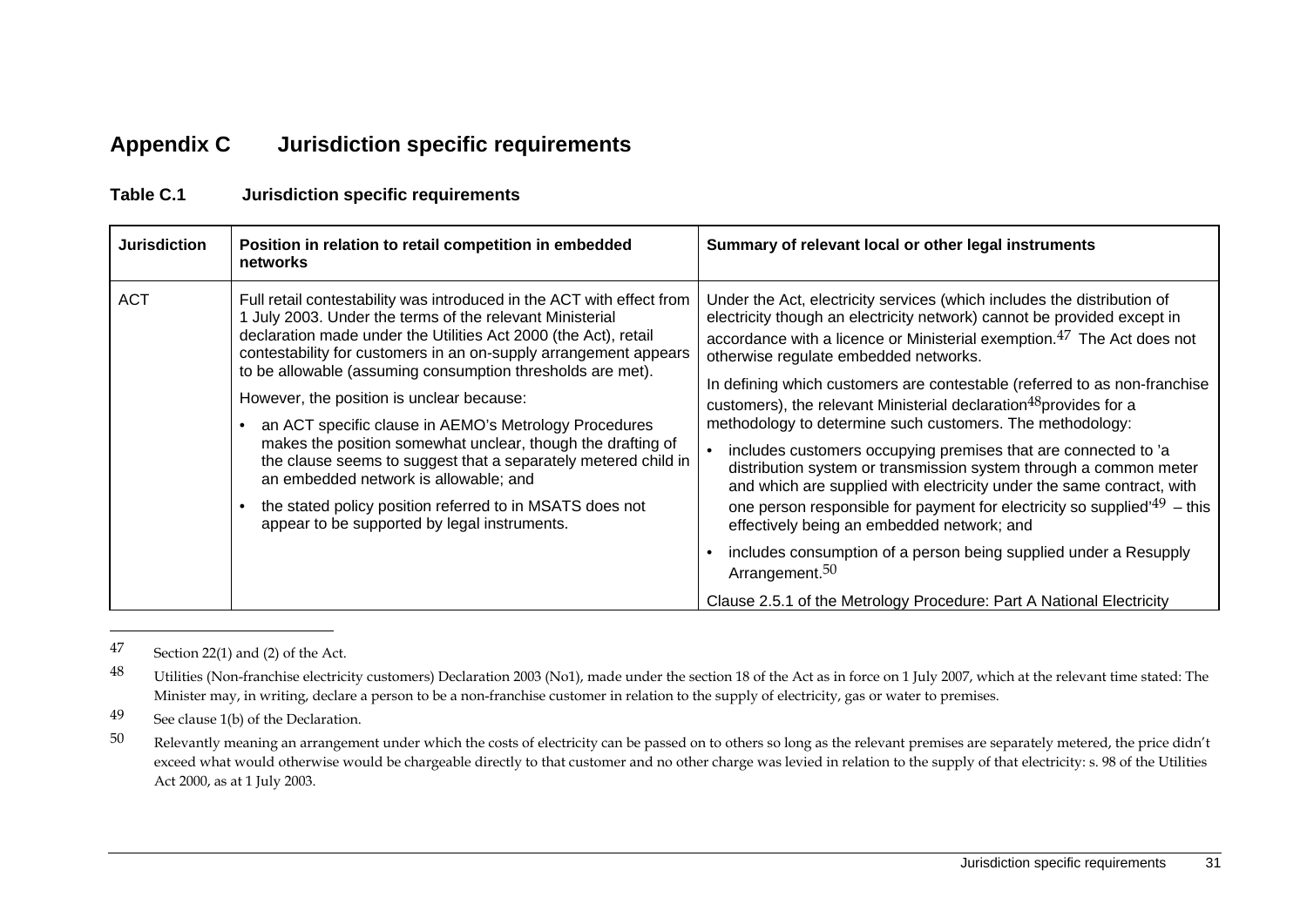| <b>Jurisdiction</b> | Position in relation to retail competition in embedded<br>networks                                                                                                              | Summary of relevant local or other legal instruments                                                                                                                                                                                                                                                                                                                                                                                                                                                                                              |
|---------------------|---------------------------------------------------------------------------------------------------------------------------------------------------------------------------------|---------------------------------------------------------------------------------------------------------------------------------------------------------------------------------------------------------------------------------------------------------------------------------------------------------------------------------------------------------------------------------------------------------------------------------------------------------------------------------------------------------------------------------------------------|
|                     |                                                                                                                                                                                 | Market outlines variations in accordance with jurisdictional policy. Clause<br>2.5.1 also seems to foreshadow that a 'child' in an embedded network in<br>the ACT can have a metering installation of its own, which would be<br>necessary for retail contestability in an embedded network. <sup>51</sup> MSATS<br>notes that 'the ACT and Tasmanian regulators have not approved the use<br>of embedded networks in their respective jurisdiction.' However, no legal<br>instrument in support of this position could be located. <sup>52</sup> |
| South<br>Australia  | Full retail contestability was introduced in South Australia with<br>effect from January 2003. Retail contestability for customers in an<br>on-supply arrangement is allowable. | The Electricity (General) Regulations 2012 (made under the Act) exempts<br>an inset network operator or inset network retailer from holding a licence<br>under the Act on the condition that inset customers are given 'an effective<br>right of access to a licenced retailer of the customer's choice'. An inset<br>network is effectively defined as being an embedded network. $53$                                                                                                                                                           |
|                     |                                                                                                                                                                                 | The regulations outline that the above effective right of access must allow<br>a customer to choose its retailer, install and use meters or equipment for<br>that purpose, without having to pay a charge to the operator of the private<br>network for doing so.                                                                                                                                                                                                                                                                                 |
|                     |                                                                                                                                                                                 | The framework has been extended to exempt sellers within the meaning<br>of the NERL. That is, exempt sellers can only carry on operations as<br>either an inset network operator or inset network retailer if inset                                                                                                                                                                                                                                                                                                                               |

<sup>51</sup> Clause 2.5.1 – Australian Capital Territory: (1) the responsible person must ensure that the metering installation is not for a child in an embedded network. (2) Where the metering installation is for a child in an embedded network, the responsible person must ensure that additional metering is installed accordingly which ensure that the requirements of clause 2.5.1[ACT(1)] above met.

<sup>52</sup> MSATS Procedures: CATS Procedure Principles and Obligations v4.1, Note to Table 9-A.

<sup>53</sup> An inset network is defined to mean 'a transmission or distribution network that serves only a group of premises in the same ownership or community or strata title premises': clause 15(8) Electricity (General) Regulations 2012.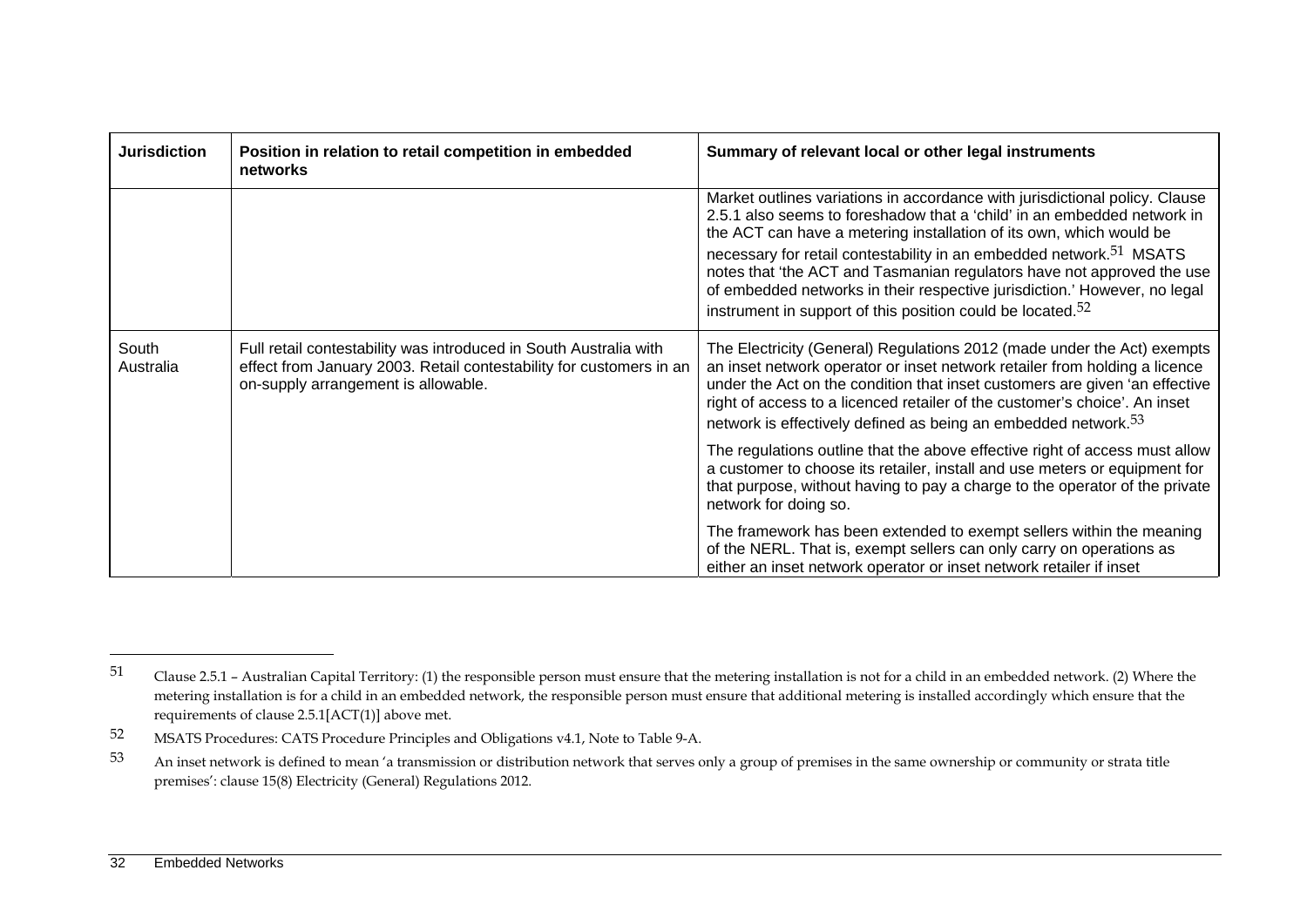| <b>Jurisdiction</b>                                                                                                                                                                                                                       | Position in relation to retail competition in embedded<br>networks                                                                                                                                                                                                                                                                                                                        | Summary of relevant local or other legal instruments                                                                                                                                                                                                                                                                                                                                                                                                                                                                          |
|-------------------------------------------------------------------------------------------------------------------------------------------------------------------------------------------------------------------------------------------|-------------------------------------------------------------------------------------------------------------------------------------------------------------------------------------------------------------------------------------------------------------------------------------------------------------------------------------------------------------------------------------------|-------------------------------------------------------------------------------------------------------------------------------------------------------------------------------------------------------------------------------------------------------------------------------------------------------------------------------------------------------------------------------------------------------------------------------------------------------------------------------------------------------------------------------|
|                                                                                                                                                                                                                                           |                                                                                                                                                                                                                                                                                                                                                                                           | customers are given 'an effective right of access to a licenced retailer of<br>the customer's choice'. <sup>54</sup>                                                                                                                                                                                                                                                                                                                                                                                                          |
|                                                                                                                                                                                                                                           |                                                                                                                                                                                                                                                                                                                                                                                           | Clause 2.5.1 of the Metrology Procedure: Part A National Electricity<br>Market reflects the above policy position. It allows for retail contestability<br>in an embedded network, by outlining the responsible person's metering<br>obligations for the child, in the event the child elects to purchase<br>electricity from a retailer other than the parent's retailer. A responsible<br>person is defined in Chapter 7 of the NER and in this case is presumably<br>the LNSP at the parent connection point. <sup>55</sup> |
| Queensland                                                                                                                                                                                                                                | Full retail contestability was introduced in Queensland with effect<br>from 1 July 2007. However, retail contestability for customers in<br>an on-supply arrangement was excluded and provisions in the<br>Electricity Act 1994 (the Act) reflect this position. Amendments to<br>the Act, proposed as part of Queensland's implementation of<br>NECF, leave these restrictions in place. | The Act requires an on-supplier to be exempt from the requirement under<br>clause 2.5 of the NER. $57$ Neither the Act, nor the Electricity Regulation<br>2006 made under it, otherwise appear to explicitly regulate embedded<br>networks.                                                                                                                                                                                                                                                                                   |
|                                                                                                                                                                                                                                           |                                                                                                                                                                                                                                                                                                                                                                                           | MSATS reflects the Queensland Government's current policy position on<br>the creation of embedded networks that it: <sup>58</sup>                                                                                                                                                                                                                                                                                                                                                                                             |
| The Queensland Government's current policy position is that<br>adopted in 2006: <sup>56</sup><br>"Queensland will delay the introduction of Free<br>Retail Competition (FRC) to customers in an<br>on-supply arrangement until a national | "QLD jurisdiction has not approved embedded                                                                                                                                                                                                                                                                                                                                               |                                                                                                                                                                                                                                                                                                                                                                                                                                                                                                                               |
|                                                                                                                                                                                                                                           |                                                                                                                                                                                                                                                                                                                                                                                           | networks for "small" consumers and determined that<br>there will be no new embedded networks for "large"<br>consumers."                                                                                                                                                                                                                                                                                                                                                                                                       |
|                                                                                                                                                                                                                                           | harmonised solution is introduced. NEMMCO                                                                                                                                                                                                                                                                                                                                                 | The reference to 'no new' embedded networks for large customers                                                                                                                                                                                                                                                                                                                                                                                                                                                               |

<sup>54</sup> Clause 44B Electricity (General) Regulations 2012.

<sup>55</sup> Clause 7.2.1(a).

<sup>56</sup> Energy Competition Committee Policy Decisions Paper No. 2: Electricity Full Retail Competition Final Policy Decisions. 26 July 2006.

<sup>57</sup> That is, the requirement to register as a NSP when owning, controlling or operating a distribution system.

<sup>58</sup> MSATS reflects the Queensland Government's current policy position on the creation of embedded networks: Note to Table 9-A.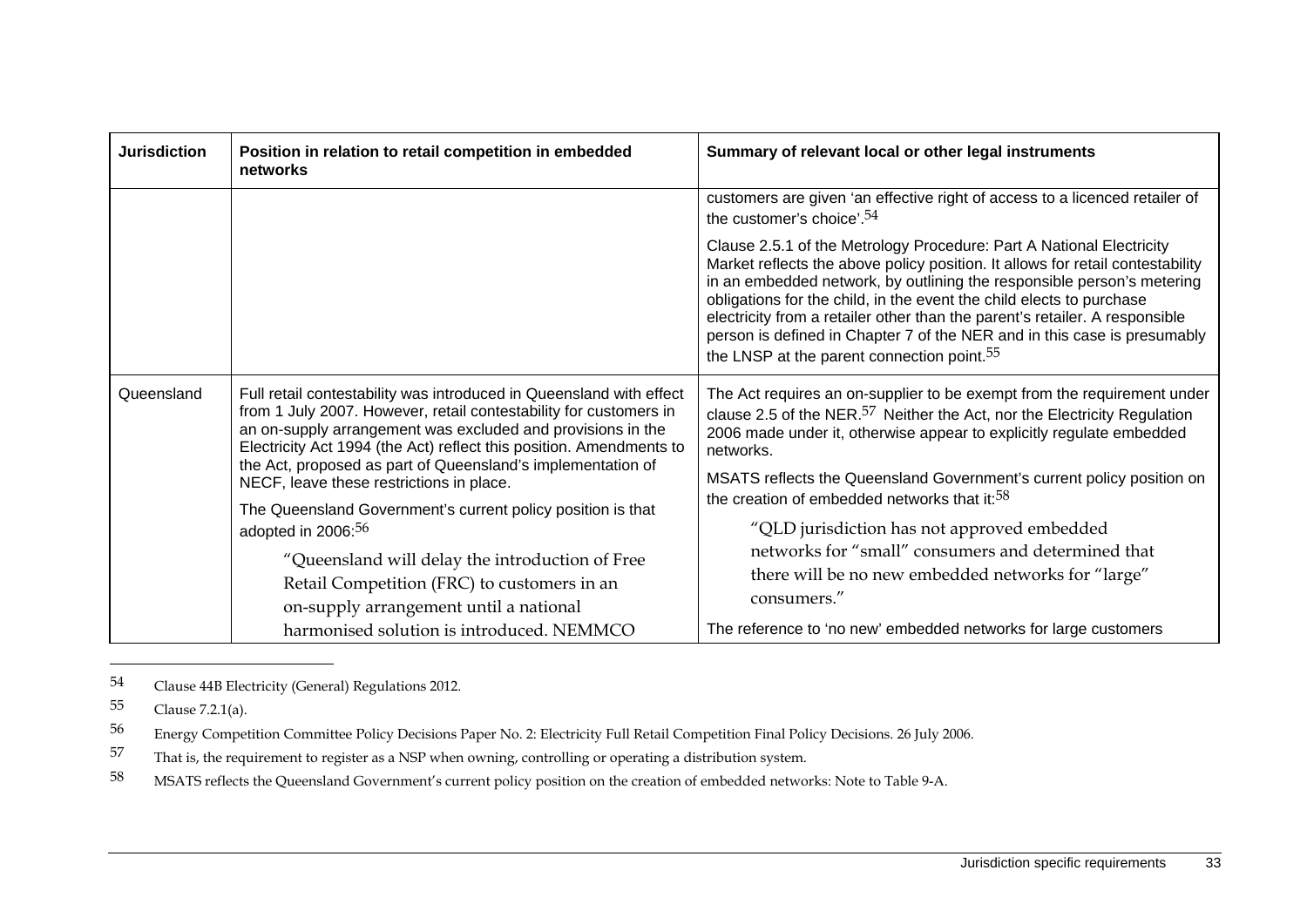| <b>Jurisdiction</b> | Position in relation to retail competition in embedded<br>networks                                                                                                                                                                                                                                                            | Summary of relevant local or other legal instruments                                                                                                                                                                                                                                                                                                                                                                                                                                                                                                                                                                                                            |
|---------------------|-------------------------------------------------------------------------------------------------------------------------------------------------------------------------------------------------------------------------------------------------------------------------------------------------------------------------------|-----------------------------------------------------------------------------------------------------------------------------------------------------------------------------------------------------------------------------------------------------------------------------------------------------------------------------------------------------------------------------------------------------------------------------------------------------------------------------------------------------------------------------------------------------------------------------------------------------------------------------------------------------------------|
|                     | (now AEMO) should continue to develop a<br>national harmonised solution on embedded<br>networks, including the allocation of<br>responsible person to child customers.<br>Queensland will adopt this national solution<br>once the appropriate changes to the National<br>Electricity Rules have been gazetted."              | recognises that a small number of embedded networks involving large,<br>contestable customers were created prior to the commencement of full<br>retail contestability in Queensland <sup>59</sup> on 1 July 2007.<br>Under the Act, customers in an on supply arrangement are generally not<br>'customers' within the meaning of the term in the Act, but are<br>'receivers'. $60$ However, even if a customer in an on supply arrangement<br>was a customer within the meaning of the Act, they are unlikely to be able<br>to apply for retail services because their premises are not NMI premises,<br>as defined in, and required by, the Act. <sup>61</sup> |
| Tasmania            | Full retail contestability was introduced in Tasmania with effect<br>from 1 July 2014.<br>While a policy position has been reflected in the MSATS noting<br>retail contestability for customers in an embedded network is not<br>allowed, there do not appear to be local instruments in place that<br>support this position. | Under the Act, up until 1 July 2014, Aurora Energy was the only retailer<br>able to supply all residential customers and small business customers on<br>mainland Tasmania. <sup>62</sup><br>However, this restriction on who may sell energy to customers does not<br>apply to exempt sellers, $63$ owners of caravan parks selling to its<br>occupants, owners of a building selling to persons occupying part of the                                                                                                                                                                                                                                          |

<sup>59</sup> Arrangements in place immediately before full retail contestability were grandfathered under Queensland Electricity Act 1994 s. 313. See: Queensland Department of Energy and Water Supply, Electricity On-Supply in Queensland, Discussion paper, 2013.

62 Electricity Supply Industry Act 1995 s38, 38A. See clause 4 of the Electricity Supply Industry (Customer) Regulations 2012 where a 'contestable customer' is defined.

63 Section 38A(3).

 $60$  A receiver is 'a person who owns, occupies or has the right to use premises and to whom electricity is supplied, or supplied and sold, by an on-supplier for the premises.' (s. 20). Section 23 of the Act sets out who can be a customer and the various customer types. Relevantly, a receiver is only a customer if the receiver's premises has an electrical installation that, to the reasonable satisfaction of the distribution entity whose distribution area includes the premises, is capable of receiving supply directly from a distribution entity's supply network (subsection 23(2)).

<sup>61</sup> These are defined as follows: 1 A premises, part of a premises or a group of premises is an NMI premises if  $-(a)$  it is, or is proposed to be, connected to a distribution entity's supply network that is part of the national grid and the premises has, or is proposed to have, a connection point; or (b) it is, or is proposed to be, connected to a distribution entity's supply network that is not part of the national grid and the premises has, or is proposed to have, a supply point for the delivery of electricity. 2 However, the term does not include premises of an excluded customer. See s. 48C(2) of the Electricity Act 1994.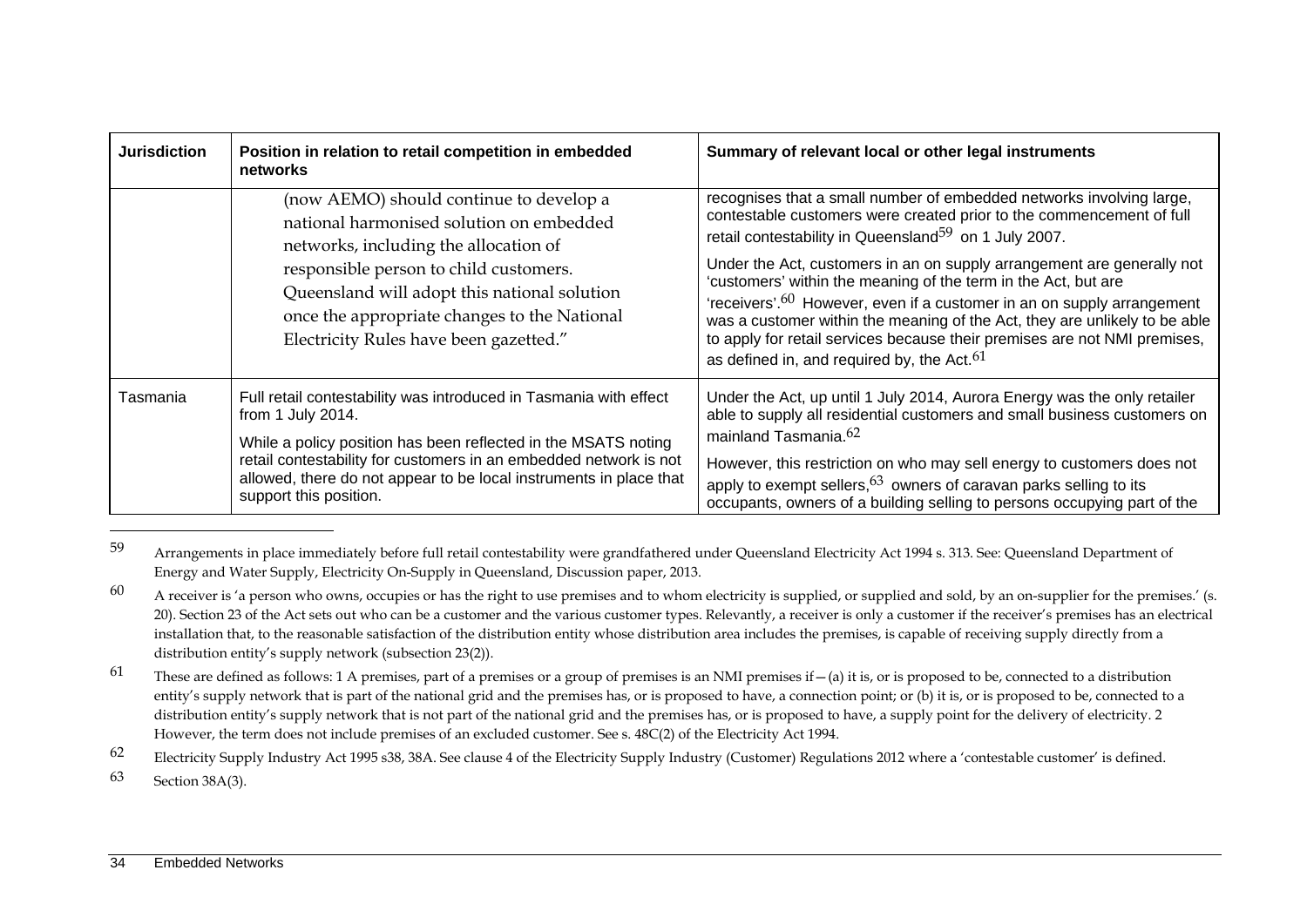| <b>Jurisdiction</b> | Position in relation to retail competition in embedded<br>networks                                                                                                  | Summary of relevant local or other legal instruments                                                                                                                                                                                                                                                                                                                                                                                                                                                                                                                                                                                                                                 |
|---------------------|---------------------------------------------------------------------------------------------------------------------------------------------------------------------|--------------------------------------------------------------------------------------------------------------------------------------------------------------------------------------------------------------------------------------------------------------------------------------------------------------------------------------------------------------------------------------------------------------------------------------------------------------------------------------------------------------------------------------------------------------------------------------------------------------------------------------------------------------------------------------|
|                     |                                                                                                                                                                     | building and owners or managers of a shopping centre selling to tenants<br>of the centre. <sup>64</sup> The intention of these provisions appears to be to provide<br>for the exempt selling framework as it existed in Tasmania prior to NECF<br>to operate unchanged. The drafting does not lend itself to an<br>interpretation which would allow retail contestability for customers in an<br>embedded network.                                                                                                                                                                                                                                                                   |
|                     |                                                                                                                                                                     | The Act does not otherwise appear to explicitly regulate embedded<br>networks.                                                                                                                                                                                                                                                                                                                                                                                                                                                                                                                                                                                                       |
|                     |                                                                                                                                                                     | MSATS notes that 'the ACT and Tasmanian regulators have not<br>approved the use of embedded networks in their respective<br>jurisdictions. <sup>'65</sup> However, no legal instrument in support of this position<br>could be located.                                                                                                                                                                                                                                                                                                                                                                                                                                              |
| New South<br>Wales  | Full retail contestability was introduced in NSW with effect from<br>January 2002. Retail contestability for customers in an on-supply<br>arrangement is allowable. | The Act was amended in 2000 to introduce arrangements for introducing<br>full retail contestability. <sup>66</sup> Among other things, the Act (at the time)<br>established a regulatory regime for smaller customers (and removed the<br>distinction between franchise and non-franchise customers) and provided<br>for new market rules. The legislative framework necessary to effectively<br>implement full retail competition was completed on 1 July 2001 under the<br>2000 amending Act by addressing arrangements for metering, customer<br>transfer and the Electricity Tariff Equalisation Fund. No restrictions were<br>placed on customers accessing retail competition. |
|                     |                                                                                                                                                                     | The Act does not otherwise appear to explicitly regulate embedded<br>networks.                                                                                                                                                                                                                                                                                                                                                                                                                                                                                                                                                                                                       |
|                     |                                                                                                                                                                     | Clause 2.5.1 of the Metrology Procedure: Part A National Electricity                                                                                                                                                                                                                                                                                                                                                                                                                                                                                                                                                                                                                 |

<sup>64</sup> Section 38A(1) and (2); National Energy Retail Law (Tasmania) Act 2012, section 23(2).

<sup>65</sup> MSATS Procedures: CATS Procedure Principles and Obligations v4.1, Note to Table 9-A.

<sup>66</sup> Electricity Supply Amendment Act 2000.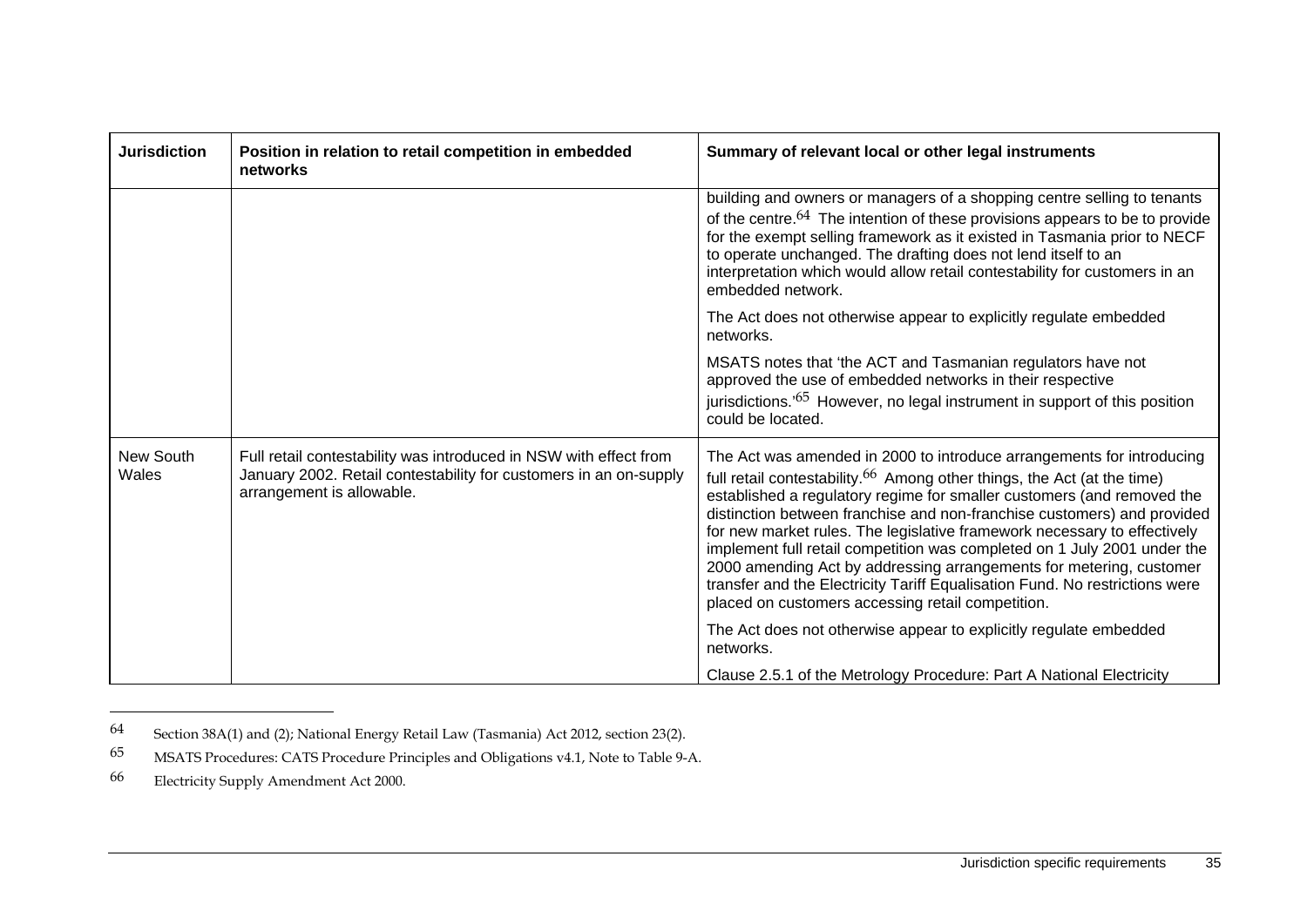| <b>Jurisdiction</b> | Position in relation to retail competition in embedded<br>networks                                                                                                       | Summary of relevant local or other legal instruments                                                                                                                                                                                                                                                                                                                                                                                                           |
|---------------------|--------------------------------------------------------------------------------------------------------------------------------------------------------------------------|----------------------------------------------------------------------------------------------------------------------------------------------------------------------------------------------------------------------------------------------------------------------------------------------------------------------------------------------------------------------------------------------------------------------------------------------------------------|
|                     |                                                                                                                                                                          | Market reflects the above policy position in allowing for retail contestability<br>in an embedded network by outlining the responsible person's metering<br>obligations for the child, in the event the child elects to purchase<br>electricity from a retailer other than the parent's retailer. A responsible<br>person is defined in Chapter 7 of the $NER^{67}$ and in this case is<br>presumably the LNSP at the parent connection point.                 |
| Victoria            | Full retail contestability was introduced in Victoria with effect from<br>January 2002. Retail contestability for customers in an on-supply<br>arrangement is allowable. | Under the Electricity Industry Act 2000 (Victoria) (the Act), there is a<br>prohibition on generating, transmitting, distributing or retailing electricity<br>without a licence. $68$ Exemptions from licencing can be made by way of an<br>Order in Council. A current Order in Council <sup>69</sup> exempts the distribution<br>and supply of, and sale of, $70$ metered electricity $71$ in embedded networks<br>from licensing on a number of conditions. |
|                     |                                                                                                                                                                          | In relation to distribution and supply of electricity in embedded networks,<br>the exemption granted does not apply to existing or new premises, if the<br>premises are structured in such a way as to have the effect of denying a<br>licenced retailer the ability to sell electricity to a customer with an<br>approved meter.                                                                                                                              |
|                     |                                                                                                                                                                          | In relation to the sale of metered electricity in an embedded network, an<br>express condition of the exemption includes:                                                                                                                                                                                                                                                                                                                                      |
|                     |                                                                                                                                                                          | "in the case of the sale of electricity to a large business<br>customer or a small business customer, the exempt                                                                                                                                                                                                                                                                                                                                               |

<sup>67</sup> Electricity Supply Amendment Act 2000.

<sup>68</sup> Section 16(1).

<sup>69</sup> Made with effect from 1 May 2002.

<sup>70</sup> Order in Council, 1 May 2002, Schedule Part A, clause 2.

<sup>71</sup> Order in Council, 1 May 2002, Schedule Part A, clause 3.